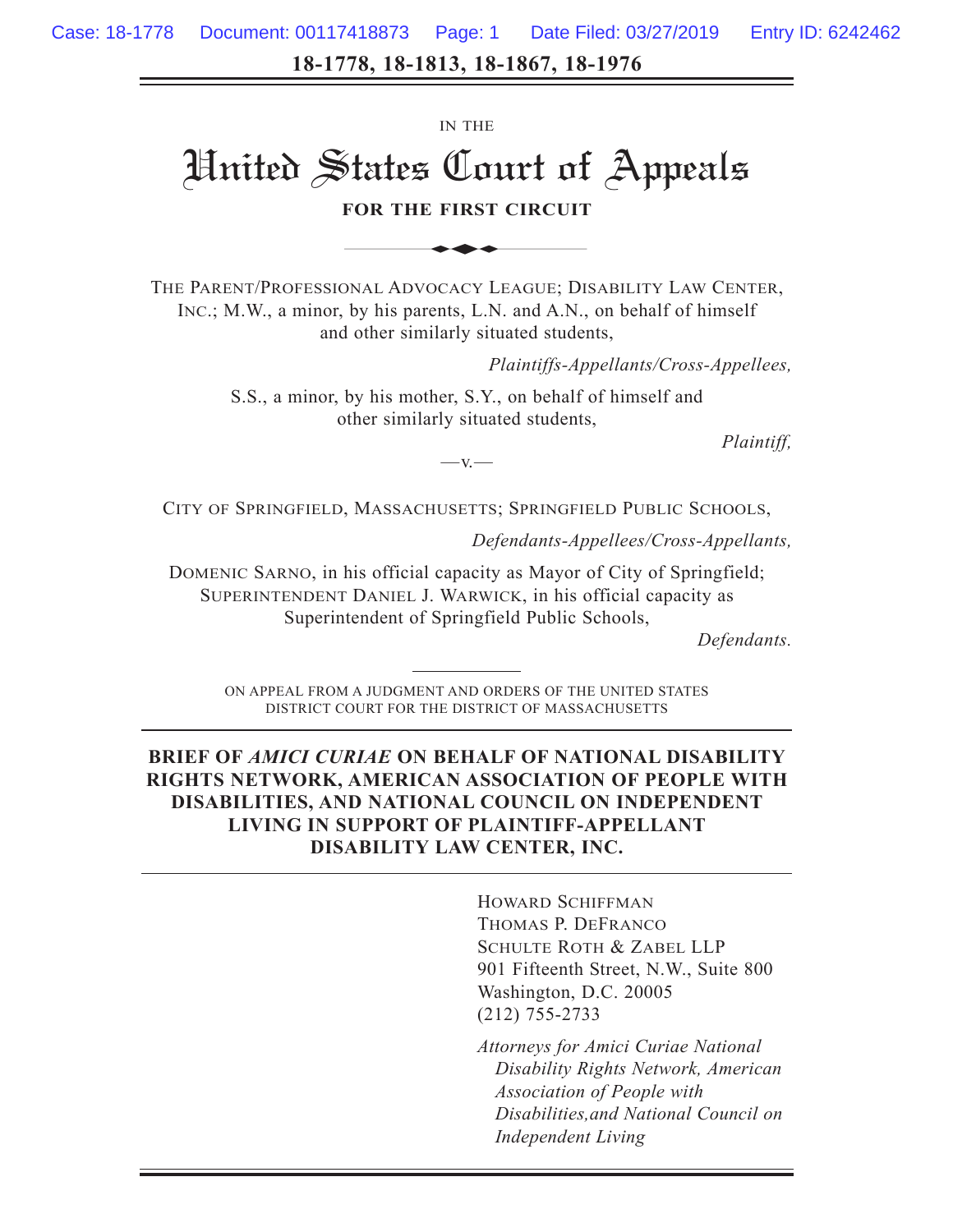# **TABLE OF CONTENTS**

# **Page**

| $\mathbf{I}$ .<br>THE PAIMI STATUTE WAS ENACTED BY CONGRESS TO AUTHORIZE P&A<br>ORGANIZATIONS TO INVESTIGATE ABUSE AND NEGLECT OF PERSONS<br>WITH MENTAL ILLNESS AND TO PURSUE REPRESENTATIVE LITIGATION         |
|------------------------------------------------------------------------------------------------------------------------------------------------------------------------------------------------------------------|
| II.<br><b>P&amp;A ORGANIZATIONS SATISFY THE REQUIREMENTS LAID OUT FOR</b><br><b>ASSOCIATIONAL STANDING BY THE SUPREME COURT OF THE UNITED</b><br>STATES. DLC HAS ASSOCIATIONAL STANDING IN THE INSTANT MATTER 11 |
| Ш.<br><b>P&amp;A ORGANIZATIONS ARE UNIQUELY SITUATED TO ADVOCATE ON</b><br>BEHALF OF VULNERABLE CHILDREN WITH MENTAL ILLNESS, AND HAVE<br>REGULARLY DONE SO TO ENSURE THAT THEIR RIGHTS ARE RESPECTED            |
|                                                                                                                                                                                                                  |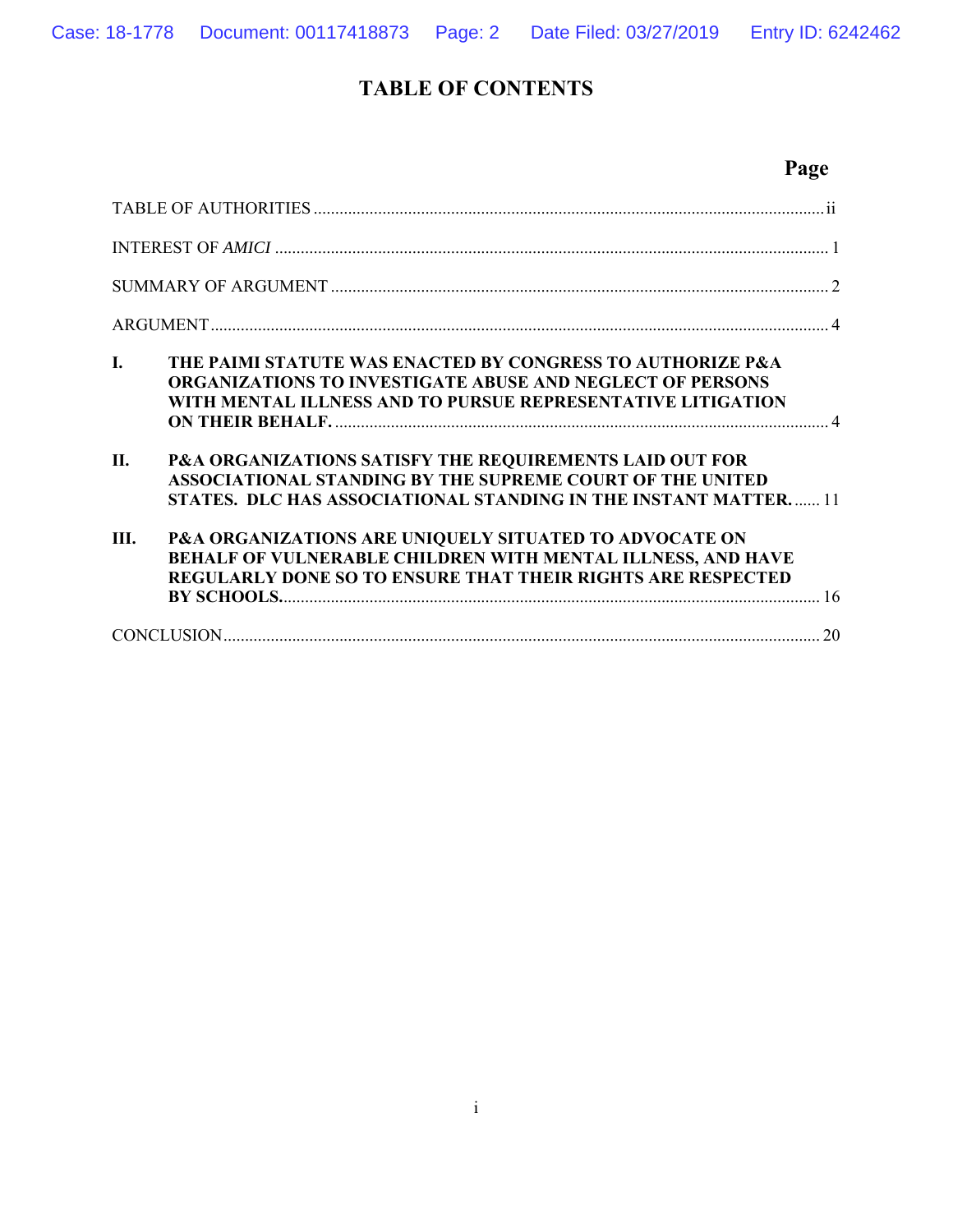# **TABLE OF AUTHORITIES**

| <b>Case</b><br>Page(s)                                                                                        |
|---------------------------------------------------------------------------------------------------------------|
| Advocacy Ctr. For Elderly and Disabled v. Louisiana Dep't of Health<br>and Hosp.,                             |
| Ass'n for Retarded Citizens of Dallas v. Dallas Cty Mental Health &<br>Mental Retardation Center Bd. of Trs., |
| Branch v. Smith,                                                                                              |
| Chevron, U.S.A., Inc. v. Nat. Res. Def. Council, Inc.,                                                        |
| Connecticut Office for Prot. & Advocacy For Persons With<br>Disabilities v. Hartford Bd. of Educ.,            |
| Disability Advocates, Inc. v. Paterson,                                                                       |
| Disability Law Ctr. Of Alaska, Inc. v. Anchorage Sch. Dist.,                                                  |
| Disability Law Ctr. v. Massachussetes Dep't of Corr.,                                                         |
| Disability Rights Wisconsin, Inc. v. Wisconsin Dep't of Pub.<br><i>Instruction,</i>                           |
| Disability Rights Wisconsin., Inc. v. Walworth Cty. Bd. of Supervisors,                                       |
| Doe v. Stincer,                                                                                               |
| Gladstone Realtors v. Vill. of Bellwood,                                                                      |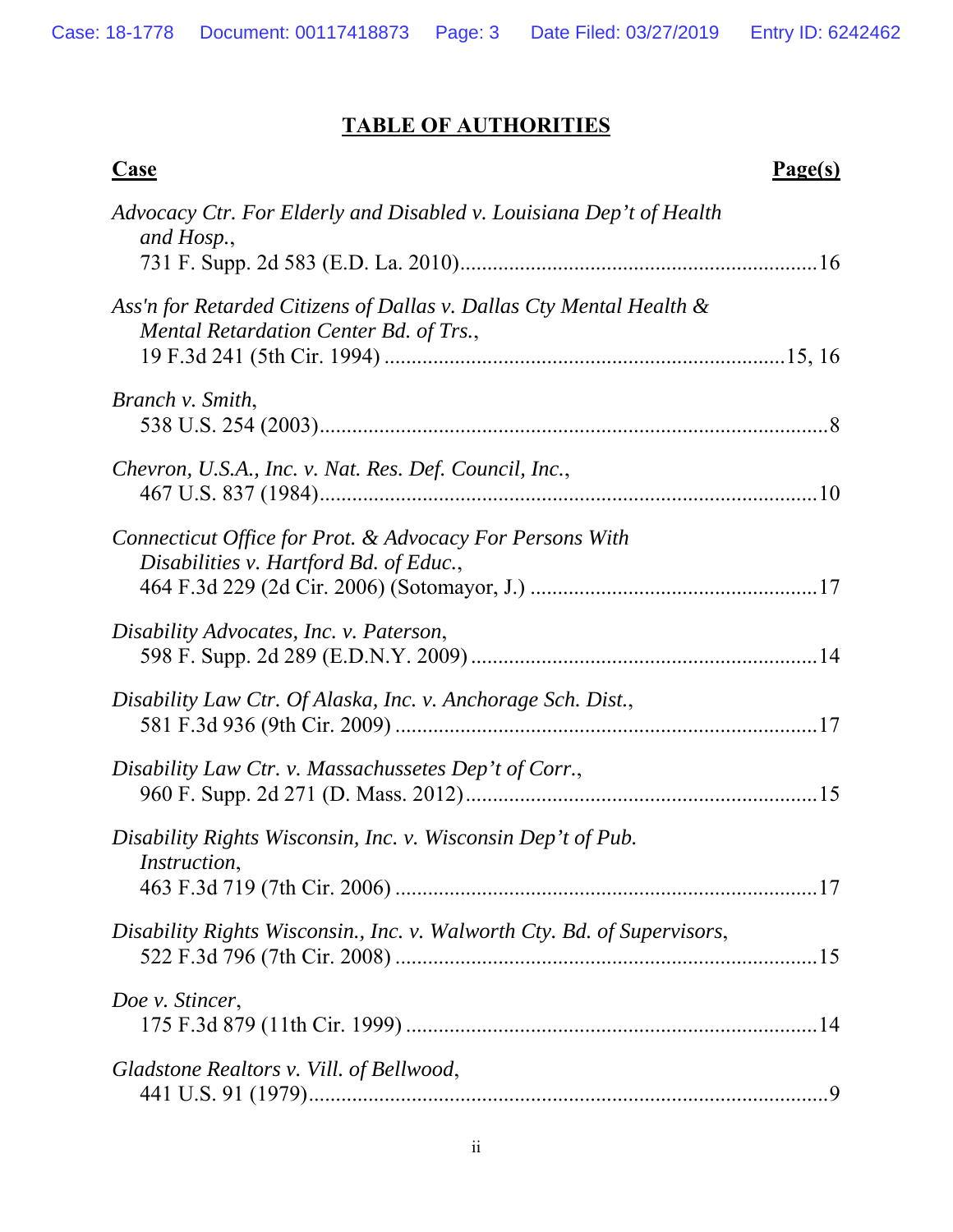| Goldstein v. Coughlin,                                                                                    |
|-----------------------------------------------------------------------------------------------------------|
| Hunt v. Washington State Apple Advert.Comm'n,                                                             |
| Joseph S. v. Hogan,                                                                                       |
| Laflamme v. New Horizons, Inc.,                                                                           |
| Missouri Prot. and Advocacy Servs., Inc. v. Carnahan,                                                     |
| Oregon Advocacy Ctr v. Mink,                                                                              |
| Risinger v. Concannon,                                                                                    |
| Rubenstein v. Benedictine Hosp.,                                                                          |
| Trafficante v. Metro. Life Ins. Co.,                                                                      |
| United Food & Commercial Workers Union Local 751 v. Brown Grp.,<br>Inc.,                                  |
| Virginia Office for Prot. & Advocacy v. Stewart,                                                          |
| <b>Statutes and Regulations</b>                                                                           |
|                                                                                                           |
| Protection and Advocacy for Individuals with Mental Illness (PAIMI)<br>Act,<br>42 U.S.C. § 10801 et seq.: |
|                                                                                                           |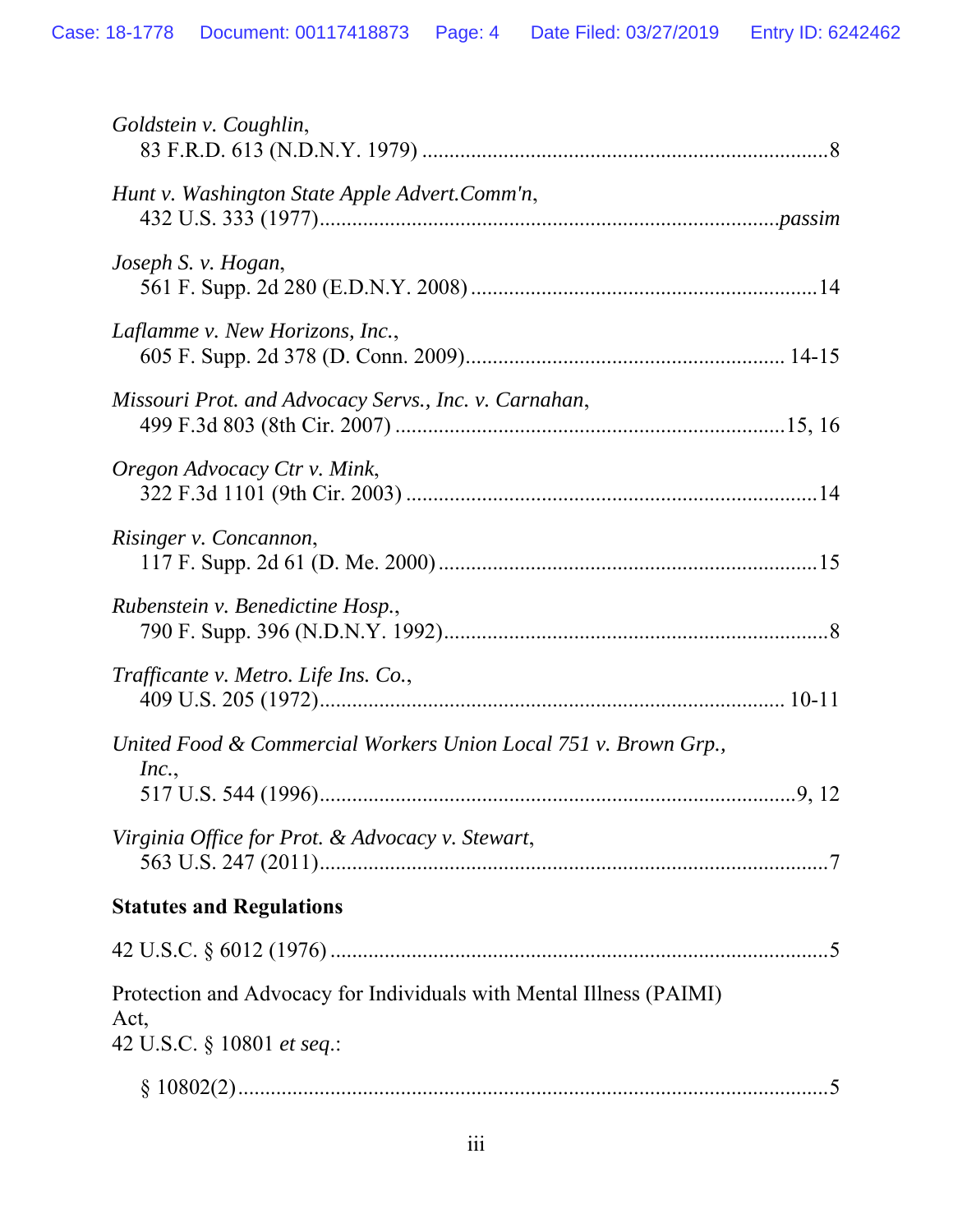| Protection and Advocacy for Individuals with Developmental<br>Disabilities (DD) Act, |  |
|--------------------------------------------------------------------------------------|--|
|                                                                                      |  |
|                                                                                      |  |
|                                                                                      |  |
|                                                                                      |  |
|                                                                                      |  |
|                                                                                      |  |
|                                                                                      |  |
|                                                                                      |  |
|                                                                                      |  |
| <b>Legislative Materials</b>                                                         |  |
|                                                                                      |  |
|                                                                                      |  |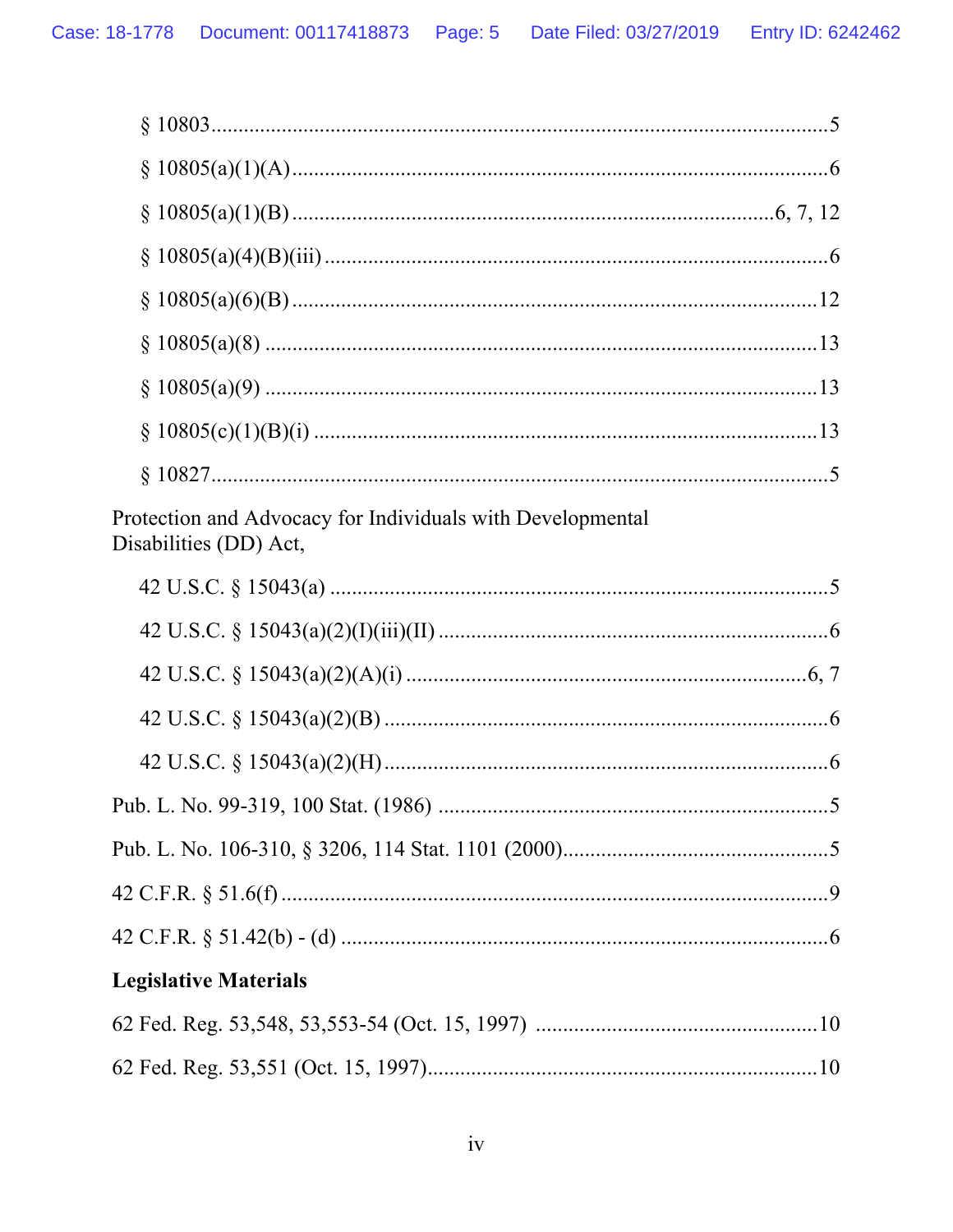| S. Rep. No. 120, 103d Cong., 1st Sess. (1993), |  |
|------------------------------------------------|--|
|                                                |  |
| <b>Other Authorities</b>                       |  |
| $C_1$ 1 1 1 1 1 1 $C_2$ 1 1 $C_3$              |  |

| Substance Abuse and Mental Health Servs. Admin.,                                |
|---------------------------------------------------------------------------------|
| HHS Pub. No. PEP12-EVALPAIMI, Evaluation of the Protection                      |
| and Advocacy for Individuals With Mental Illness (PAIMI)                        |
|                                                                                 |
| President's New Freedom Comm'n on Mental Health,                                |
| HHS Pub. No. SMA-03-3832, Achieving the Promise:                                |
|                                                                                 |
| U.S. Dep't of Justice,                                                          |
| Statement of the Department of Justice on Enforcement of the Integration        |
| Mandate of Title II of the Americans with Disabilities Act and Olmstead v. L.C. |
|                                                                                 |
| Mark Olfson, Benjamin G. Druss & Steven C. Marcus,                              |
| Trends in Mental Health Care among Children and Adolescents,                    |

372 New. Eng. J. Med. 2029 (2015) ..................................................................18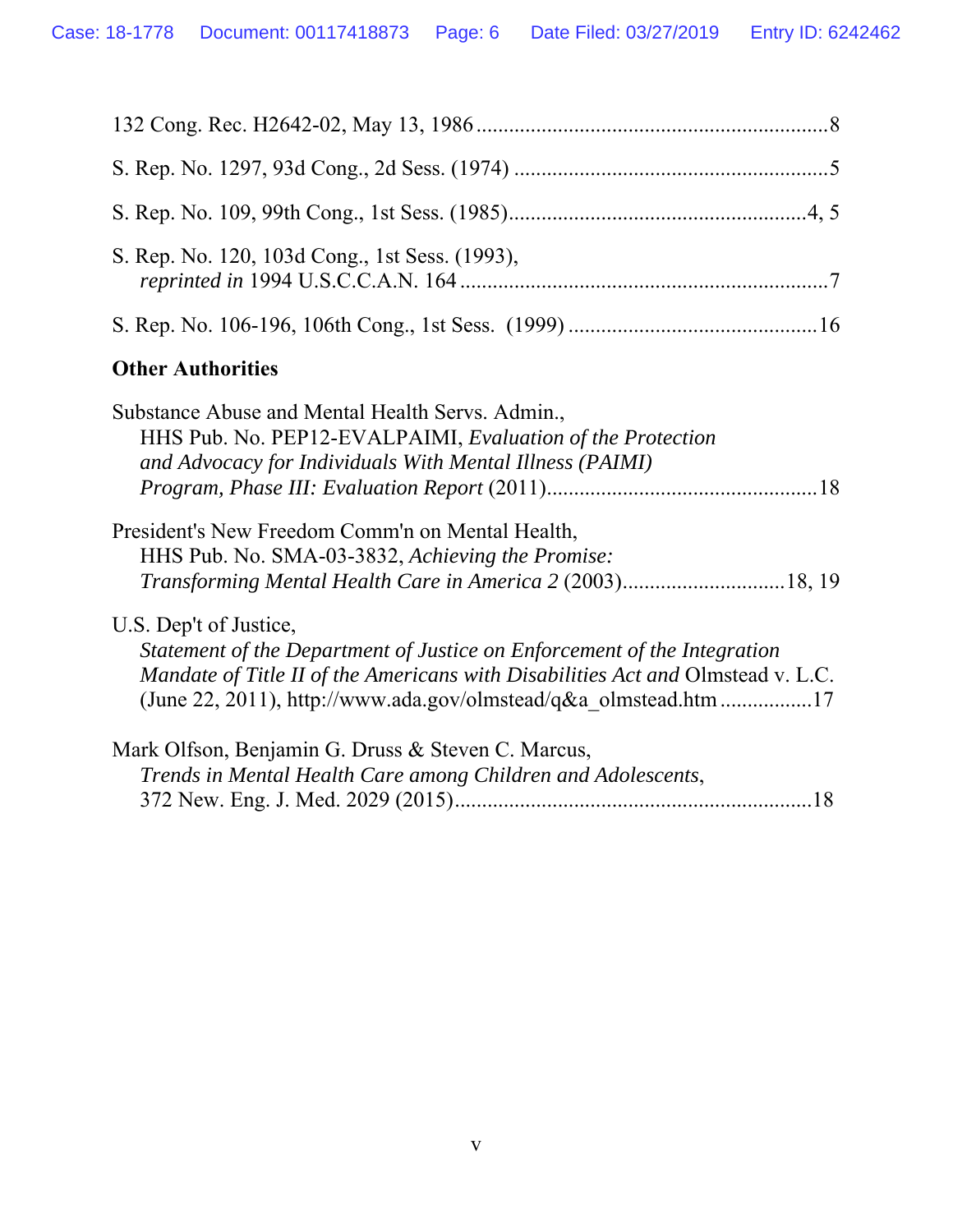#### **INTEREST OF** *AMICI***<sup>1</sup>**

This brief is submitted on behalf of *amici curiae* the National Disability Rights Network, the American Association of People with Disabilities, and the National Council on Independent Living.

The National Disability Rights Network (NDRN) is the non-profit membership organization of the federally mandated Protection and Advocacy (P&A) and Client Assistance Program (CAP) agencies for individuals with disabilities. The P&A and CAP agencies were established by the United States Congress to protect the rights of people with disabilities and their families through legal support, advocacy, referral, and education. There are P&As and CAPs in all 50 states, the District of Columbia, Puerto Rico, and the U.S. Territories (American Samoa, Guam, Northern Mariana Islands, and the US Virgin Islands), and a P&A and CAP affiliated with the Native American Consortium which includes the Hopi, Navajo and San Juan Southern Piute Nations in the Four Corners region of the Southwest. Collectively, the P&A and CAP agencies are the largest provider of legally based advocacy services to people with disabilities in the United States.

The American Association of People with Disabilities (AAPD) works to increase the political and economic power of people with disabilities and to

 $\overline{\phantom{a}}$ 

<sup>1</sup> This brief was prepared entirely by us and our counsel. No other person made any financial contribution to its preparation or submission.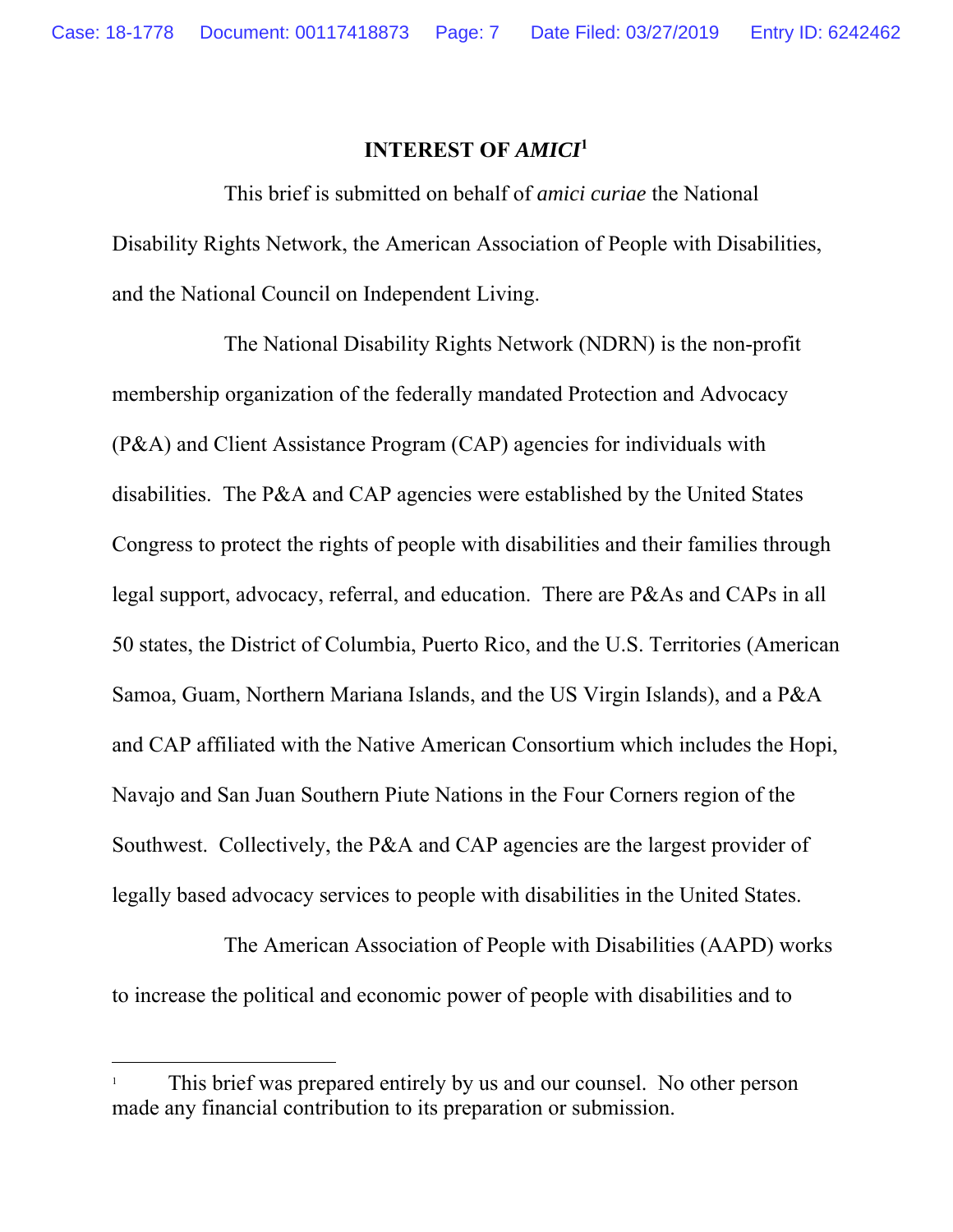advance their rights. A national cross-disability organization, AAPD advocates for full recognition of the rights of over 60 million Americans with disabilities.

The National Council on Independent Living (NCIL) is the oldest cross-disability, national grassroots organization run by and for people with disabilities. NCIL's membership is comprised of centers for independent living, state independent living councils, people with disabilities and other disability rights organizations. NCIL's mission is to advance the independent living philosophy and to advocate for the human rights of, and services for, people with disabilities to further their full integration and participation in society.

*Amici* are organizations who regularly work with P&As to aid them in their mission to provide services to individuals with mental illness under the Protection and Advocacy for Individuals with Mental Illness Act. 42 U.S.C. § 10801 et seq. *Amici* collaborate with P&As and their constituents to consider the best strategies for fulfilling their respective missions, which include seeking legal remedies for wrongs suffered by individuals with mental illness, and providing other forms of advocacy to defend the rights of those individuals. As such, *amici* have a critical interest in ensuring that the federal courts continue to acknowledge the ability of P&A organizations to bring lawsuits on behalf of their constituents.

#### **SUMMARY OF ARGUMENT**

P&A organizations, including the Disability Law Center (DLC)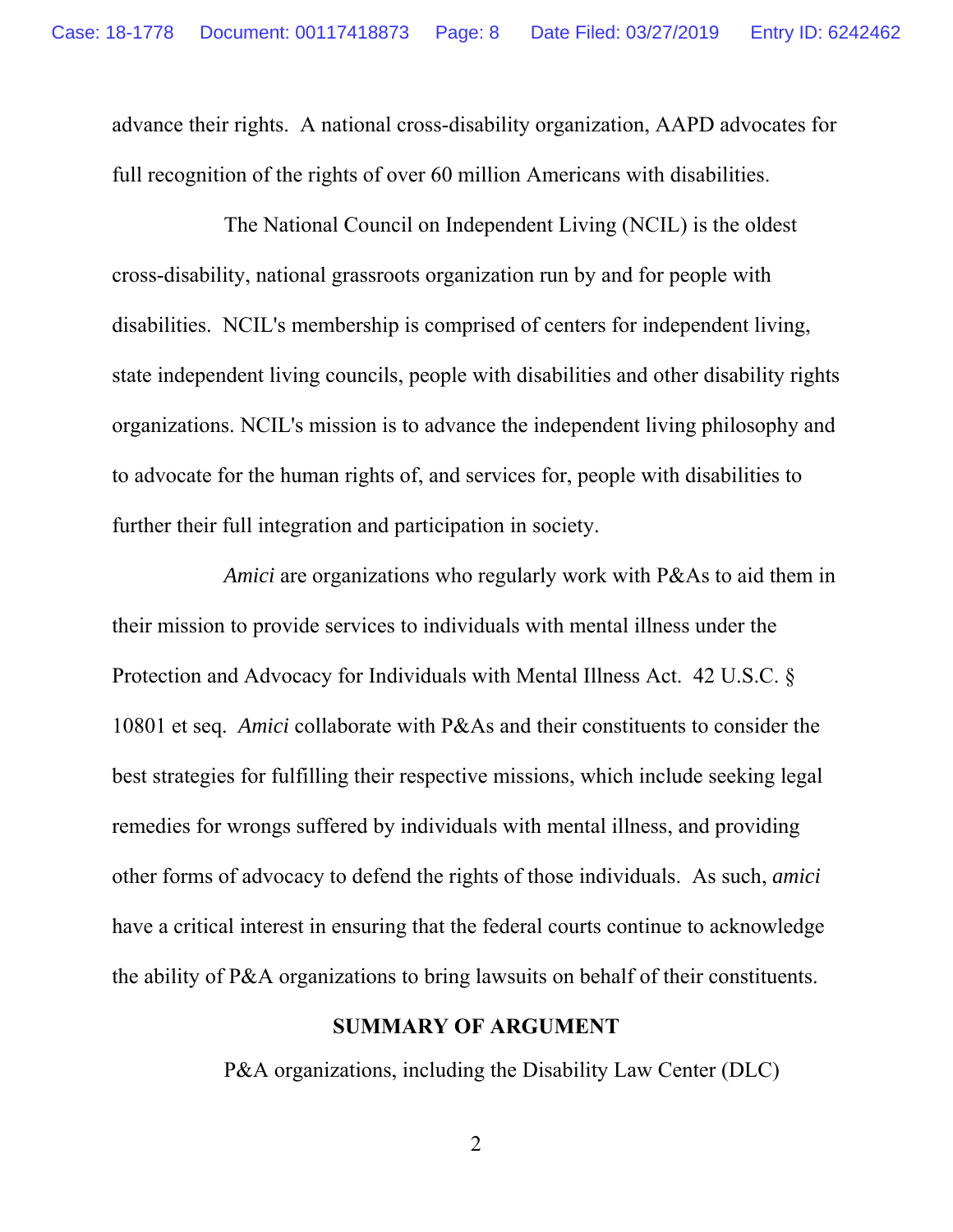provide an array of vital services to individuals with a mental illness under the Protection and Advocacy for Individuals with Mental Illness (PAIMI) Act. 42 U.S.C. § 10801 et seq. As a P&A organization, the work of DLC necessarily includes litigation and other forms of advocacy to ensure that school-age children with mental illness have equal access to a quality public education, as required by the Americans with Disabilities Act (ADA).

Along with other essential advocacy services that P&As regularly provide, such as rights training, public exposure of abuse, and negotiation with policy makers and service providers, litigation is an important means to protect the rights of persons with mental illness wherever and whenever necessary. *Amici* submit this brief in support of DLC because it is critical that P&As have standing to bring suit in federal courts to ensure effective remedies for violations of the ADA and other rights of individuals with mental illness.

This brief demonstrates that Congress has authorized P&As to pursue litigation on behalf of their constituents in order to ensure the protection of their rights. Indeed, the plain language of the PAIMI Act makes it abundantly clear that Congress sought to vest P&As with the ability not only to investigate, document and report on the mistreatment of individuals with mental illness, but to actively seek remedies to address such mistreatment through the courts. This view is confirmed by subsequently enacted regulations. *See infra*, Part I.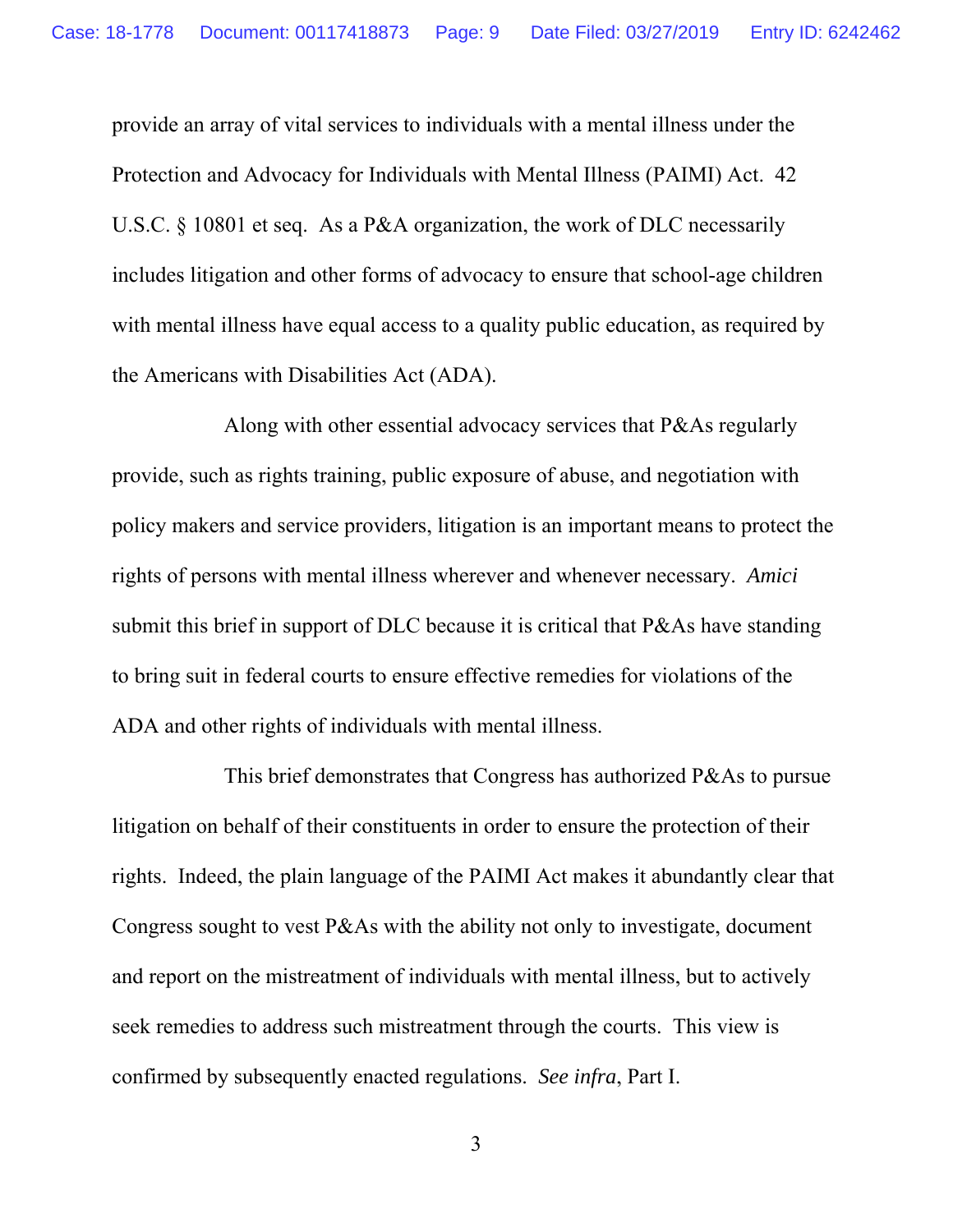Additionally, DLC satisfies the test set out by the Supreme Court in *Hunt v. Washington State Apple Advertising Commission* for associational standing for non-membership organizations. 432 U.S. 333 (1977). Indeed, federal courts nationwide (including courts within this Circuit) have routinely found that P&As have standing to sue on behalf of their constituents. *See infra*, Part II.

Finally, P&As such as DLC are uniquely positioned to advocate for their constituents' right to equal access to public facilities; such advocacy is particularly vital in the context of young people with mental illness who seek equal access to public educational facilities. *See infra*, Part IIII.

Accordingly, *amici* respectfully urge that this Court find that DLC has standing in this matter based on the fact that DLC's constituents have suffered an Article III injury in fact by being deprived of equal access to public education facilities by the City of Springfield, Massachusetts.

#### **ARGUMENT**

## **I. THE PAIMI STATUTE WAS ENACTED BY CONGRESS TO AUTHORIZE P&A ORGANIZATIONS TO INVESTIGATE ABUSE AND NEGLECT OF PERSONS WITH MENTAL ILLNESS AND TO PURSUE REPRESENTATIVE LITIGATION ON THEIR BEHALF.**

Congress enacted the PAIMI Act in the mid-1980s in response to the abuse and neglect of individuals with mental illness when they sought care and treatment. *See* S. Rep. No. 109, 99th Cong., 1st Sess. 2-3 (1985). Congress determined that such conditions created "a need for an advocacy system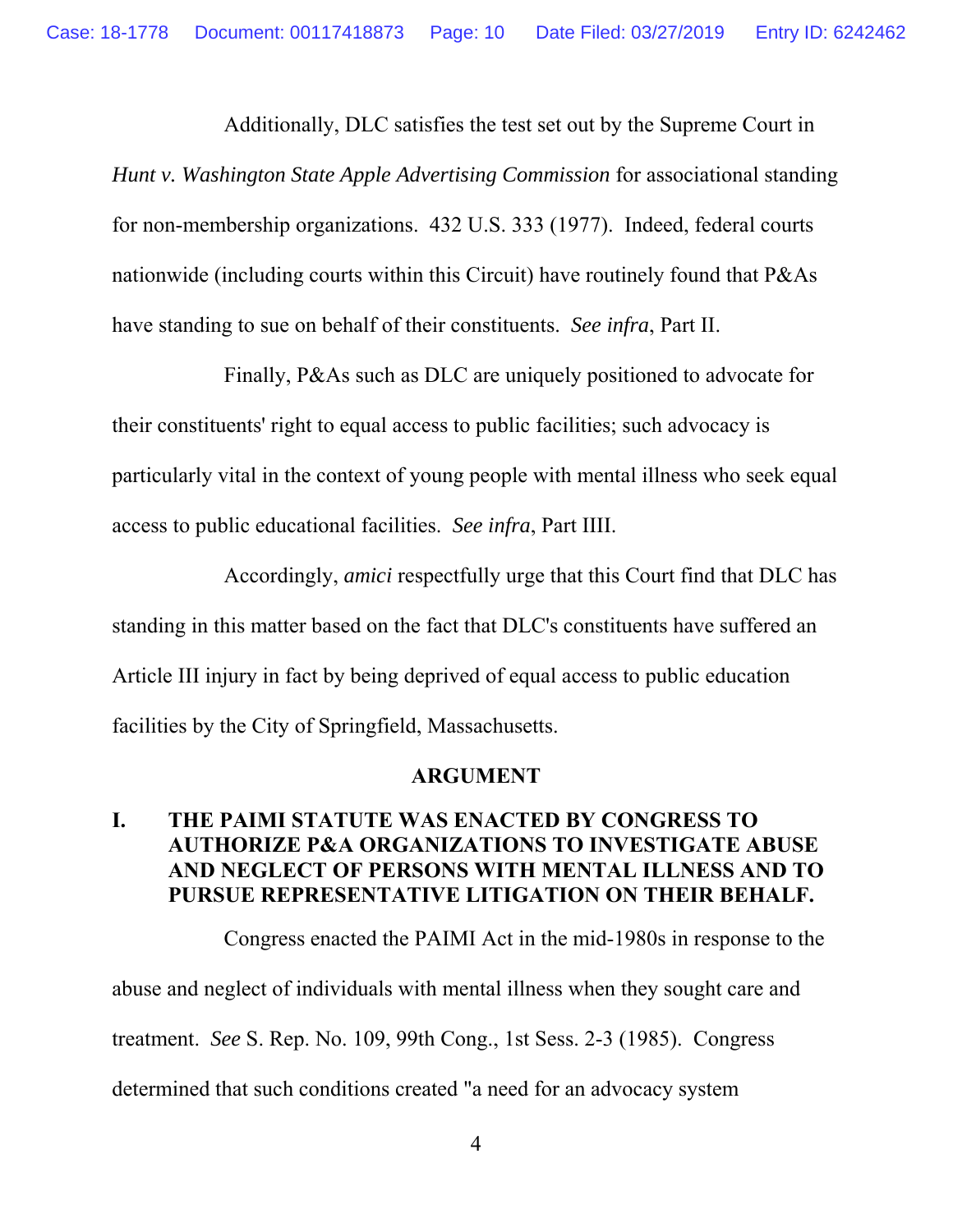independent of any service provider[.]" *Id.* at 2. As Congress wisely determined, the "limited authority of advocates" and the fact that existing protective systems were "not… sufficient for protecting the mentally ill" required legislation to "affirm and enforce the rights of the mentally ill[.]" *Id.* at 2-3.

The PAIMI Act grew out of earlier legislation passed to protect individuals with developmental disabilities. Responding to reports in the mid-1970's of severe abuse at a school for students with developmental disabilities disabled, Congress passed the Developmental Disabilities Assistance and Bill of Rights Act (DD Act) in 1975. *See* 42 U.S.C. § 6012 (1976); S. Rep. No. 1297, 93d Cong., 2d Sess. 59 (1974). For a state to receive federal funding for other services under the DD Act, Congress required that the state create and maintain a P&A system to "protect and advocate the rights of individuals with developmental disabilities." 42 U.S.C. § 15043(a).

Recognizing that individuals with mental illness are potentially vulnerable and were experiencing legal deprivations, Congress enacted the PAIMI Act to expand the mission of the P&A system to encompass the protection of individuals with mental illness and authorized additional funds to the P&A systems for this purpose. 42 U.S.C. §§ 10802(2), 10803, 10827; *see also* Protection and Advocacy for Mentally Ill Individuals Act of 1986, Pub. L. No. 99-319, 100 Stat. 478 (May 23, 1986); last amended by Children's Health Act of 2000, Pub. L. No.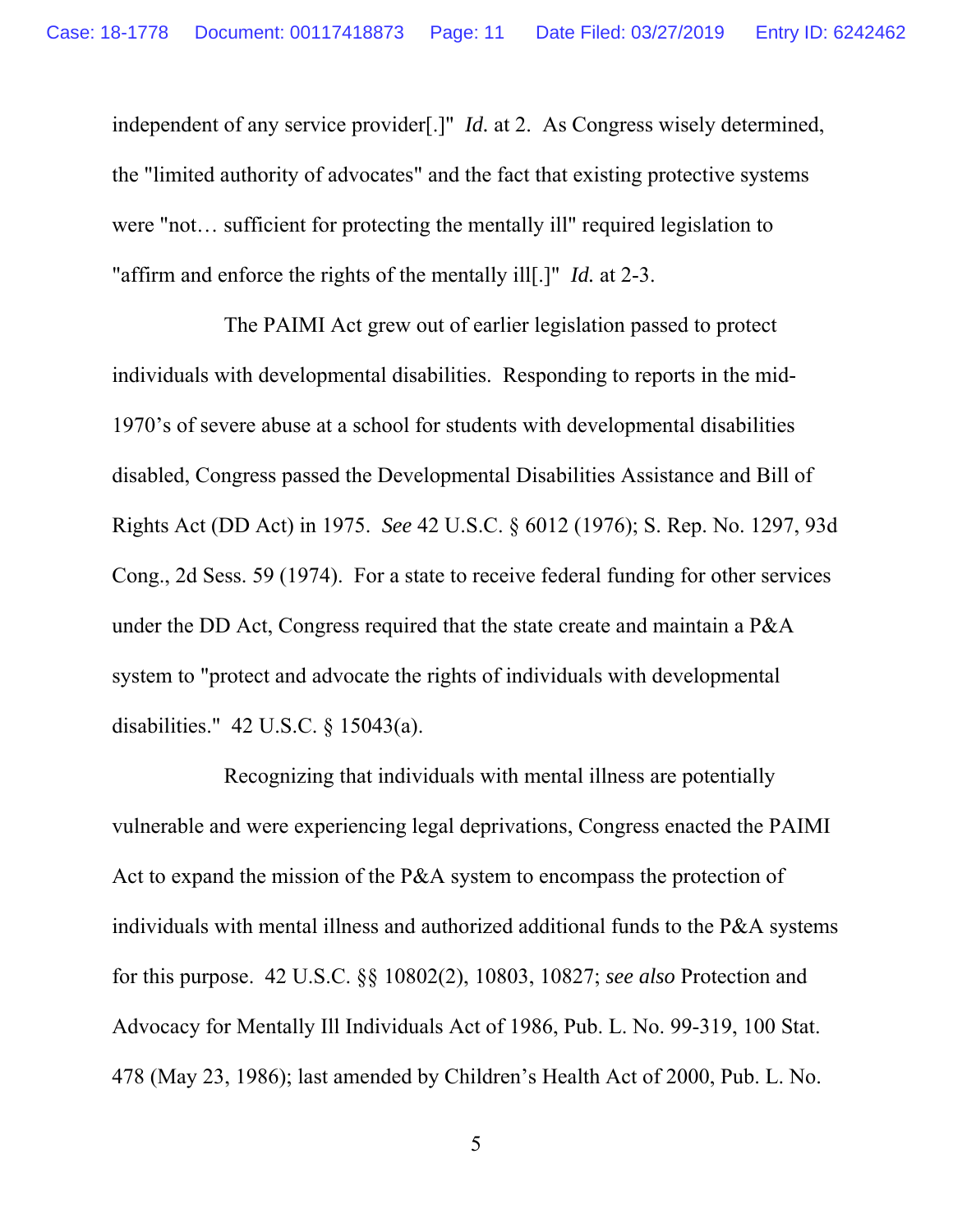106-310, § 3206, 114 Stat. 1101, 1194, (Oct. 17, 2000) (changing the name of the program to the Protection and Advocacy for Individuals with Mental Illness Act). Two provisions of the PAIMI Act particularly empower P&As to advocate on behalf of their constituents.

First, P&As have the authority to monitor facilities and locations where services are provided to individuals with mental illness and developmental disabilities, which includes the right to reasonable unaccompanied access to such individuals. 42 U.S.C. § 15043(a)(2)(H); 42 C.F.R. § 51.42(b) - (d). Under the PAIMI and DD Acts, P&A organizations also "have the authority to investigate incidents of abuse and neglect[.]"  $42$  U.S.C. §  $10805(a)(1)(A)$  (the PAIMI Act), 42 U.S.C. § 15043(a)(2)(B) (the DD Act); *see also* 42 U.S.C. § 10805(a)(4)(B)(iii) (the PAIMI Act provision authorizing access to records), 42 U.S.C.  $\S$  $15043(a)(2)(I)(iii)(II)$  (the DD Act provision authorizing access to records).

Second, Congress gave P&As the power to pursue legal and other remedies to protect and advocate on behalf of individuals with mental illness. The plain language of the PAIMI Act confers on P&As the authority to act in a representative capacity and bring legal actions on behalf of their constituents. P&A organizations "shall have the authority to pursue administrative, legal, and other appropriate remedies or approaches to ensure the protection of individuals with mental illness[.]" 42 U.S.C. § 10805(a)(1)(B), 42 U.S.C. § 15043(a)(2)(A)(i);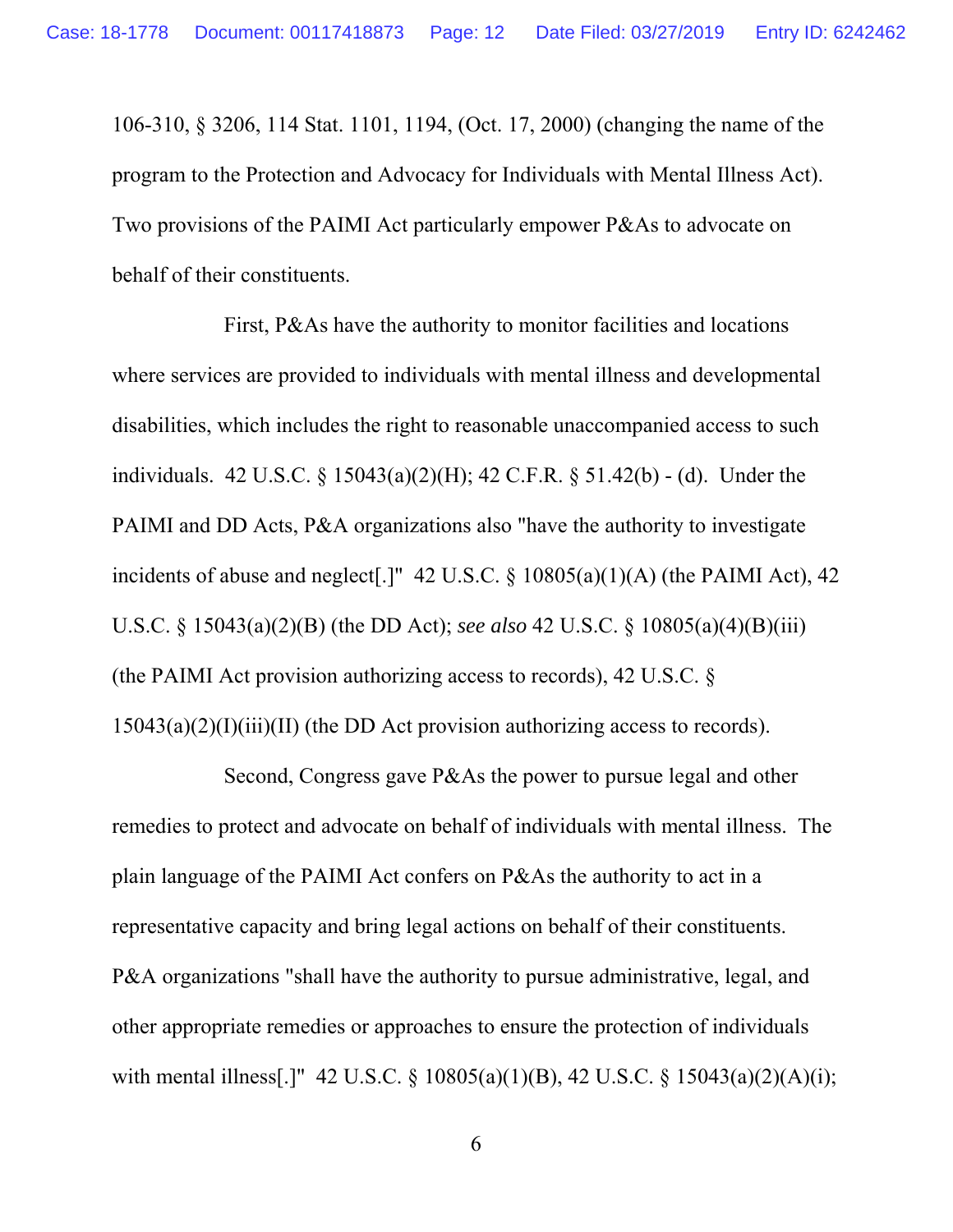*see also Virginia Office for Prot. & Advocacy v. Stewart*, 563 U.S. 247, 250-1

(2011) ("Under the DD and PAIMI Acts… in addition to pressing its own rights, a P&A system may pursue administrative, legal, and other remedies on behalf of those it protects[,]" and noting that, pursuant to such authorization, "[Virginia's P&A organization] enjoys authority to litigate free of executive-branch oversight.") (internal citations and quotation marks omitted).

The P&A program's legislative history further demonstrates Congressional intent to authorize P&As to sue on behalf of individuals with mental illness. The PAIMI and DD Acts contain identical language authorizing P&As to pursue legal remedies on behalf of their constituents. Indeed, the PAIMI Act was directly modeled on the DD Act. *Compare* 42 U.S.C. § 15043(a)(2)(A)(i) (DD Act) *with* 42 U.S.C. § 10805(a)(1)(B) (PAIMI Act). Amending the DD Act in 1993, the Senate stated that it had reviewed the statute's authorization for P&As to sue and determined that P&As clearly have standing to sue in their own right:

The Committee heard testimony about the waste of scarce resources that are expended on *litigating the issue of whether P&A systems have standing to bring suit*. The Committee wishes to make it clear that we have reviewed this issue and have decided that no statutory fix is necessary because *the current statute is clear that P&A systems have standing to pursue legal remedies* to ensure the protection of and advocacy for the rights of individuals with development disabilities within the State.

S. Rep. No. 120, 103d Cong., 1st Sess. 39-40 (1993), *reprinted in* 1994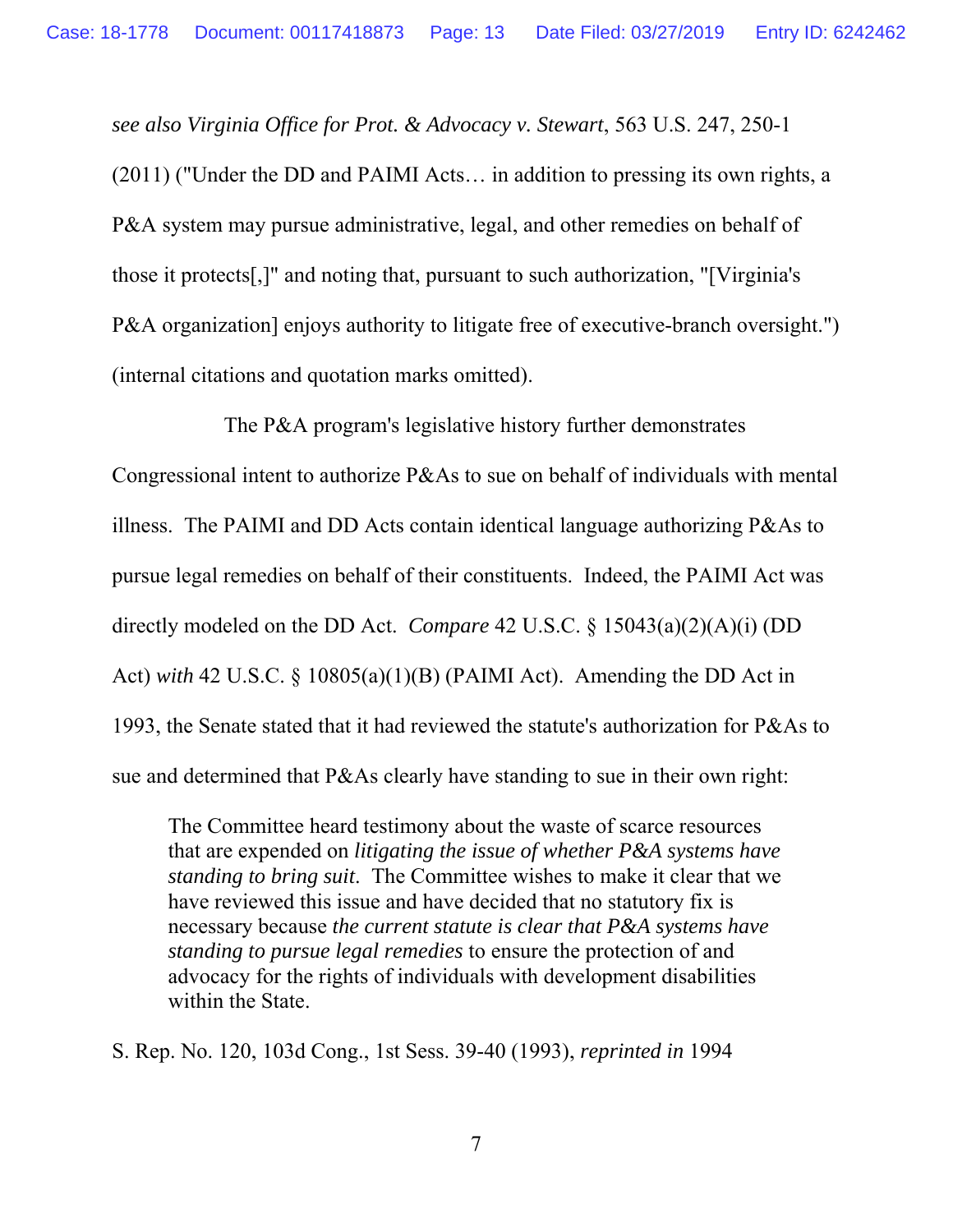U.S.C.C.A.N. 164, 202-03 (emphasis added).<sup>2</sup>

The Senate report also expressly approved two district court decisions holding that P&As have standing to sue for injuries imposed upon their constituents. *Id.* (citing *Goldstein v. Coughlin*, 83 F.R.D. 613, 614 (N.D.N.Y. 1979) (noting Congressional intent in the DD Act to provide P&As with standing to sue on behalf of their constituents); *Rubenstein v. Benedictine Hosp.*, 790 F. Supp. 396, 409 (N.D.N.Y. 1992) ("Given the broad remedial purposes of the [DD] Act, and the statutory language apparently conferring a right upon entities… to pursue legal remedies such as those sought through the present lawsuit, the defendants' motion to dismiss… for lack of standing is denied."); *see also* 132 Cong. Rec. H2642-02, May 13, 1986 (statement of Rep. Waxman) (stating that in the PAIMI Act "[i]t is also clear that the conferees do not intend for questions of standing or jurisdiction to limit the effectiveness, range, or forums in which [P&As] can work").

It is well-settled that Congress may grant standing to a party to represent the rights of persons who have suffered an Article III injury in fact.

 $\overline{\phantom{a}}$ 

<sup>2</sup> *See Branch v. Smith*, 538 U.S. 254, 281 (2003) ("If a thing is contained in a subsequent statute, be within the reason of the reason of a former statute, it shall be taken to be within the meaning of that statute… and if it can be gathered from a subsequent statute *in pari materia*, what meaning the legislature attached to the words of a former statute, they will amount to a legislative declaration of its meaning, and will govern the construction of the first statute.") (internal citations and quotation marks omitted).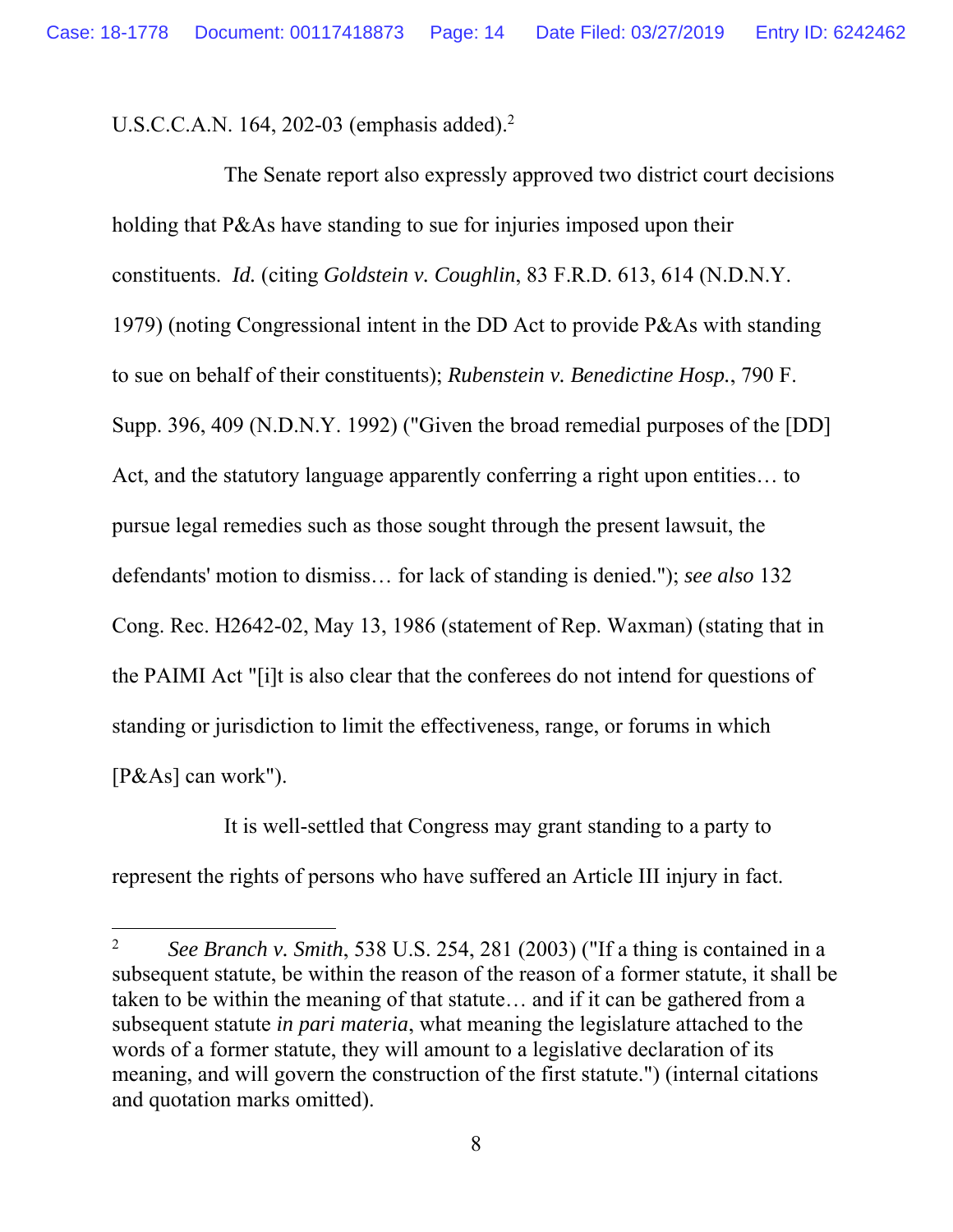*Gladstone Realtors v. Vill. of Bellwood*, 441 U.S. 91, 100 (1979) ("Congress may, by legislation, expand standing to the full extent permitted by Art. III, thus permitting litigation by one 'who otherwise would be barred by prudential standing rules.'") (internal citation omitted). It is abundantly clear that Congress chose to bestow such standing upon P&As when passing the PAIMI and DD Acts.

Reflecting Congress' clear intention to confer standing upon P&As to sue on behalf of persons with mental illness, implementing regulations promulgated by the Department of Health and Human Services ("HHS") pursuant to the PAIMI Act permit funds allotted under the Act to be used by P&As to litigate in order to "redress incidents of abuse or neglect, discrimination, and other rights violations." 42 C.F.R. § 51.6(f) ("Allotments may be used to pay the… costs incurred by a P&A system [1] in bringing lawsuits in its own right to redress incidents of abuse or neglect… and other rights violations impacting on individuals with mental illness and [2] when it appears on behalf of named plaintiffs or a class of plaintiffs for such purposes."). This specific authorization of P&As to assert the rights of their constituents in court is "sufficient to rebut the usual presumption (in the statutory context, about Congress' intent) that litigants may not assert the rights of absent third parties." *United Food & Commercial Workers Union Local 751 v. Brown Grp., Inc.*, 517 U.S. 544, 557 (1996).

HHS has further clarified that violations of statutory or constitutional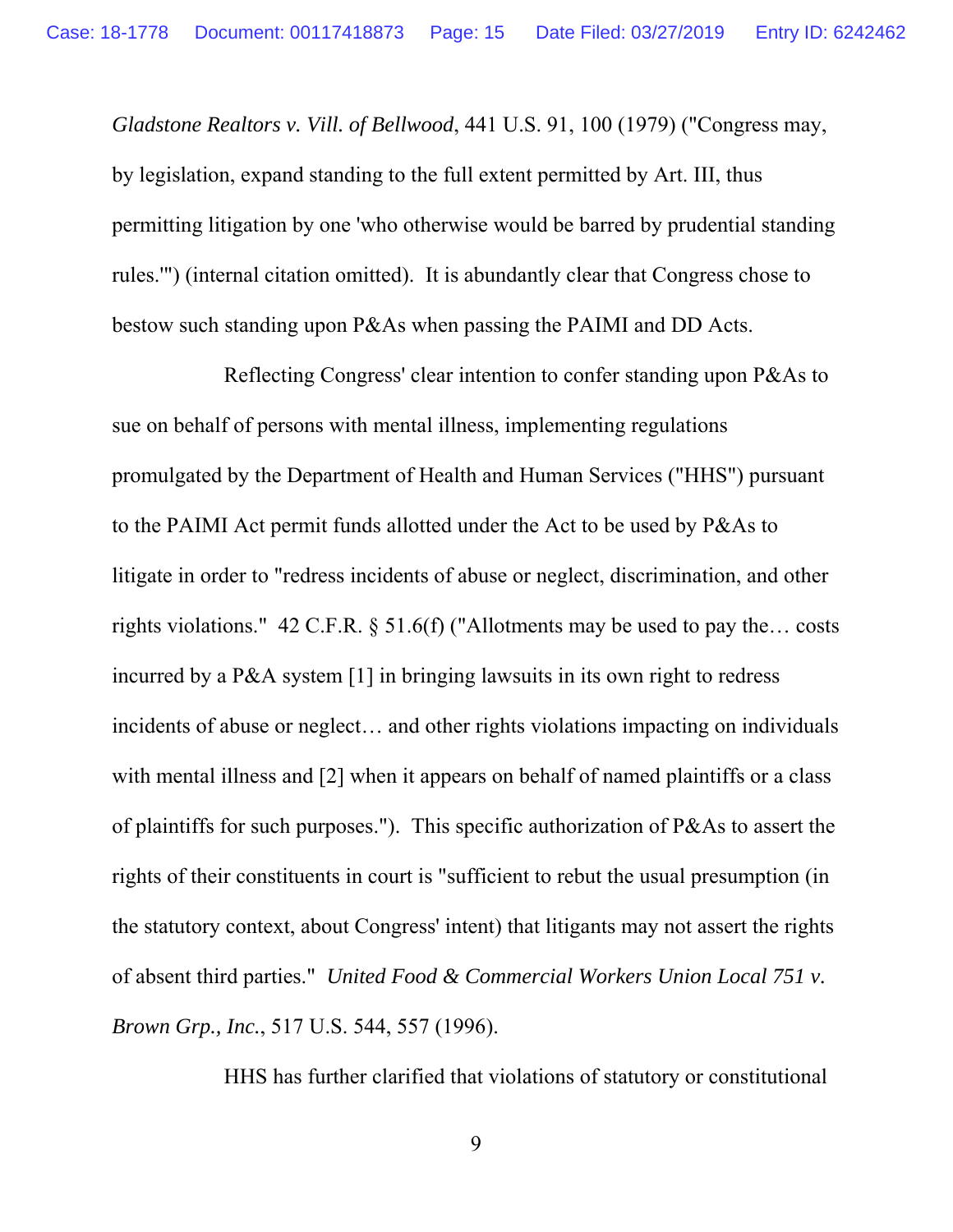rights may constitute "abuse" as defined by the PAIMI Act. Requirements Applicable to Protection and Advocacy of Individuals with Mental Illness, 62 Fed. Reg. at 53551 ("when an individual's rights… are repeatedly and/or egregiously violated, this constitutes abuse."). According to HHS, the determination of whether a violation of one's rights has risen to the level of "abuse" contemplated by the PAIMI Act is left to the discretion of P&As:

The Department declines the opportunity of defining the threshold at which a violation of an individual's rights constitutes abuse, leaving that decision to the system which will have intimate knowledge of the situation based on its monitoring of facilities and its discussion with individuals with mental illness.

*Id.* 

Because it is the federal agency tasked with administering the PAIMI Act, HHS's interpretation of the Act is due substantial deference. *Chevron, U.S.A., Inc. v. Nat. Res. Def. Council, Inc.*, 467 U.S. 837, 843-44 (1984). HHS has expressed the view that "without showing injury to itself, a P&A system does have standing to bring suit on behalf of" its constituents. *See* Requirements Applicable to Protection and Advocacy of Individuals with Mental Illness (Final Rule), 62 Fed. Reg. 53,548, 53,553-54 (Oct. 15, 1997).

In this capacity, P&As provide significant aid to the federal government in the enforcement of laws designed to protect the rights of persons with mental illness. *See, e.g.*, *Trafficante v. Metro. Life Ins. Co.*, 409 U.S. 205,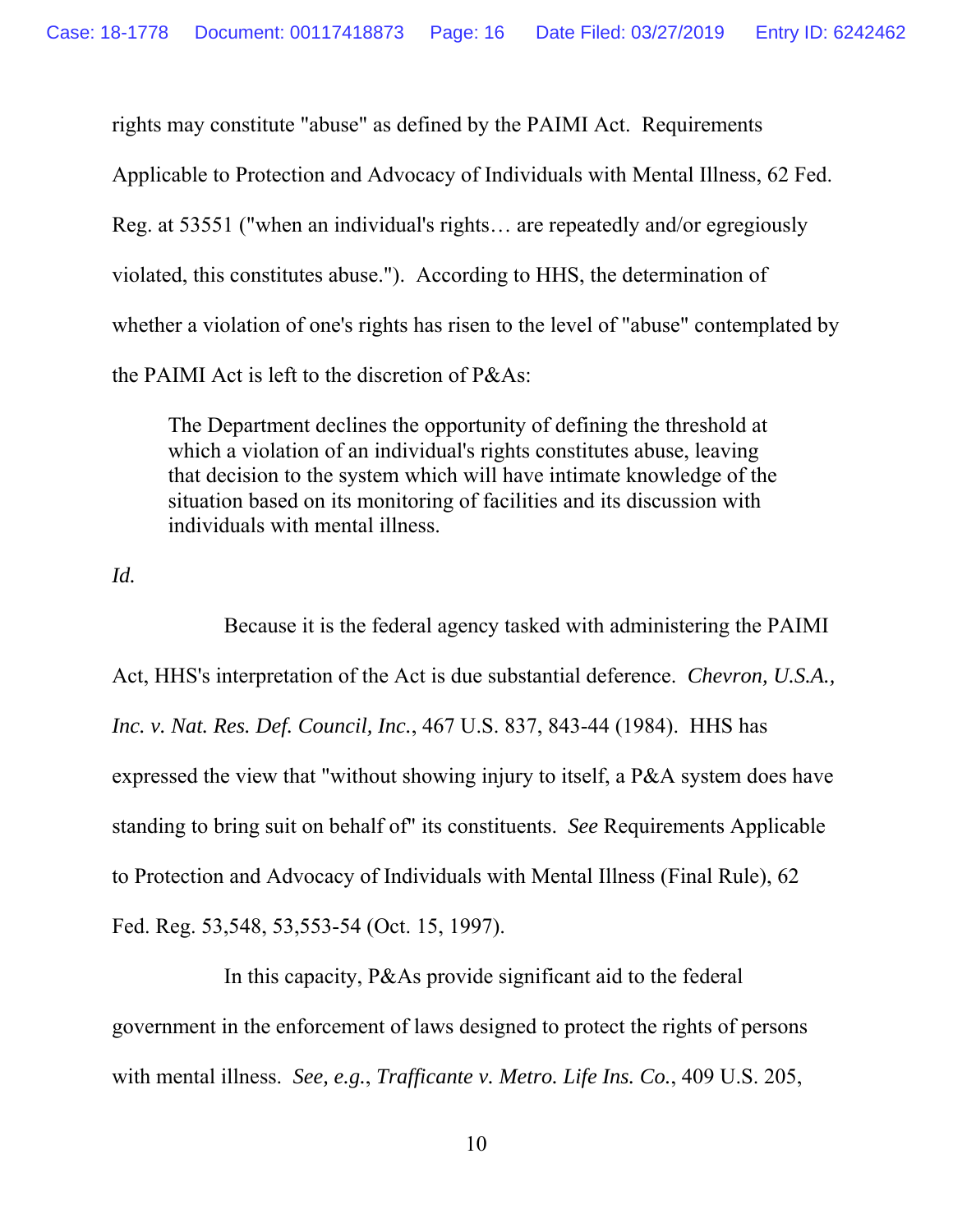211 (1972) (where the government's ability to enforce civil rights laws is limited, the "main generating force must be private suits in which… complainants act not only on their own behalf but also 'as private attorneys general in vindicating a policy that Congress considered to be of the highest priority[.]'") (internal citation omitted).

The legislative history of the PAIMI and DD Acts, along with subsequent implementing regulations promulgated by HHS, demonstrate the clear Congressional intent to confer statutory standing upon P&As to litigate on behalf of their constituents. Accordingly, insofar as the Court finds that the constitutional requirements for Article III standing have otherwise been met in this matter (and they have), this Court should affirm the District Court's holding regarding the validity of P&A standing for DLC.

## **II. P&A ORGANIZATIONS SATISFY THE REQUIREMENTS LAID OUT FOR ASSOCIATIONAL STANDING BY THE SUPREME COURT OF THE UNITED STATES. DLC HAS ASSOCIATIONAL STANDING IN THE INSTANT MATTER.**

P&As also have associational standing under the Supreme Court's decision in *Hunt v. Washington State Apple Advert. Comm'n*. 432 U.S. 333, 343 (1977). In *Hunt*, the Court laid out requirements for an organization to have standing to sue on behalf of its constituents: (1) its members must "have standing to sue in their own right," (2) "the interests it seeks to protect [must be germane] to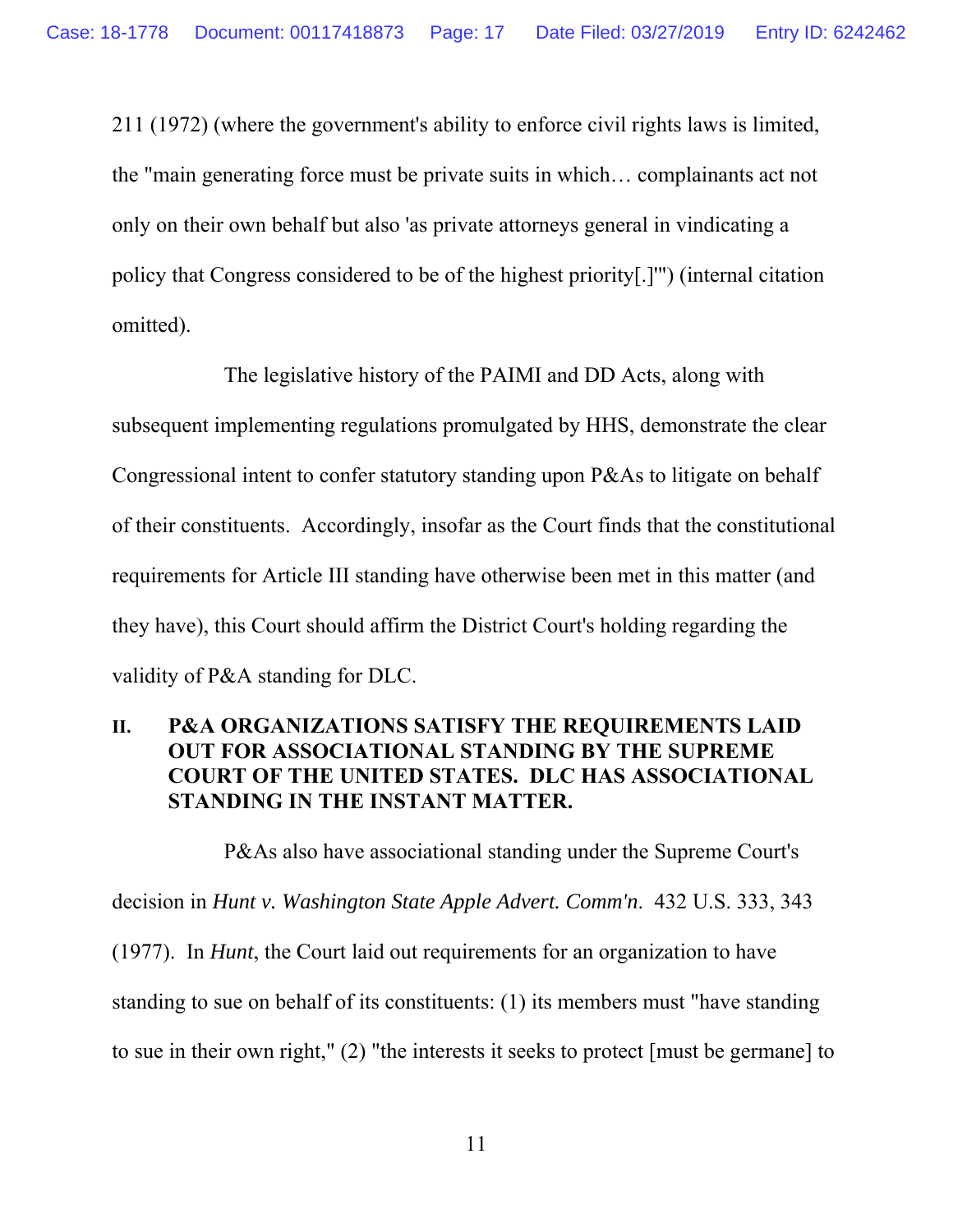[its] purpose," and (3) "neither the claim asserted nor the relief request [can require] the participation of individual members" of the organization. *Id.* The Court's third requirement is a prudential one and may be abrogated by statute. *See United Food & Commercial Workers Union v. Brown Grp, Inc.*, 517 U.S. 544, 552-53 (1996). The PAIMI Act is an explicit congressional abrogation of this requirement by statute. *See id.* at 553.

DLC works to protect and advocate on behalf of the rights of "individuals with mental illness who are receiving care or treatment" in Massachusetts. 42 U.S.C. § 10805(a)(1)(B). The Supreme Court made clear in *Hunt* that, regarding organizations that do not feature voluntary membership, the question of whether such organizations qualify for associational standing turns on whether the organization asserting standing "[i]n a very real sense... represents [its] constituents] and provides the means by which they express their collective views and protect their collective interest[.]" *Hunt*, 432 U.S. at 345. The PAIMI Act put into place an organizational structure for P&As that satisfies *Hunt*'s requirement.

P&A actions are guided by PAIMI Advisory Councils. The PAIMI Act requires that sixty percent (60%) of the PAIMI Council's members are persons "who have received or are receiving mental health services," or the family members of such individuals. 42 U.S.C. § 10805(a)(6)(B). Moreover, the PAIMI Act stipulates that "[i]n States in which the governing authority [of a P&A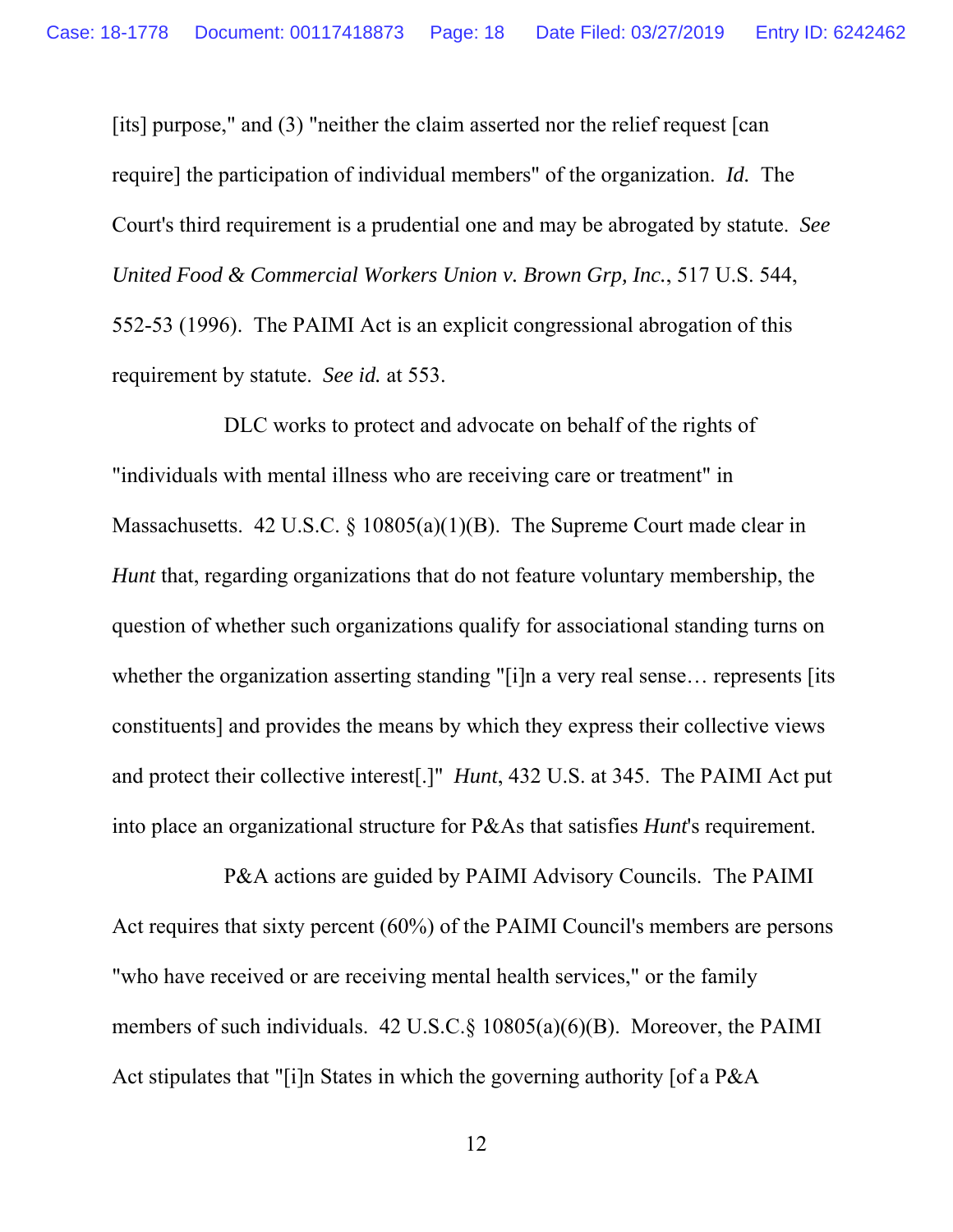organization] is organized as a private non-profit entity with a multi-member governing board," as is the case with DLC, "such governing board shall be selected according to the policies and procedures of the system. The governing board shall be composed of members… who broadly represent or are knowledgeable about the needs of the clients served by the system[.]"  $42 \text{ U.S.C.}$  §  $10805(c)(1)(B)(i)$ . Finally, the PAIMI Act mandates that P&As put certain procedures in place to ensure that their constituents have insight into how they are run and the ability to provide input, feedback, and to raise any grievances or concerns. 42 U.S.C.§ 10805(a)(8) ("[P&As shall] on an annual basis, provide the public with an opportunity to comment on the priorities established by, and the activities of, the system[.]"); 42 U.S.C.§ 10805(a)(9) ("[P&As shall] establish a grievance procedure for clients or prospective clients of the system to assure that individuals with mental illness have full access to the services of the system and for individual who have received or are receiving mental health services, family members of such individuals with mental illness, or representatives of such individuals or family members[.]"). Thus, it is clear that P&A organizations, "in a very real sense," represent individuals with mental illness and provide "the means by which they express their collective views and protect their collective interest[.]" *Hunt*, 432 U.S. at 345.

It is incontrovertible that the first and second requirements of *Hunt*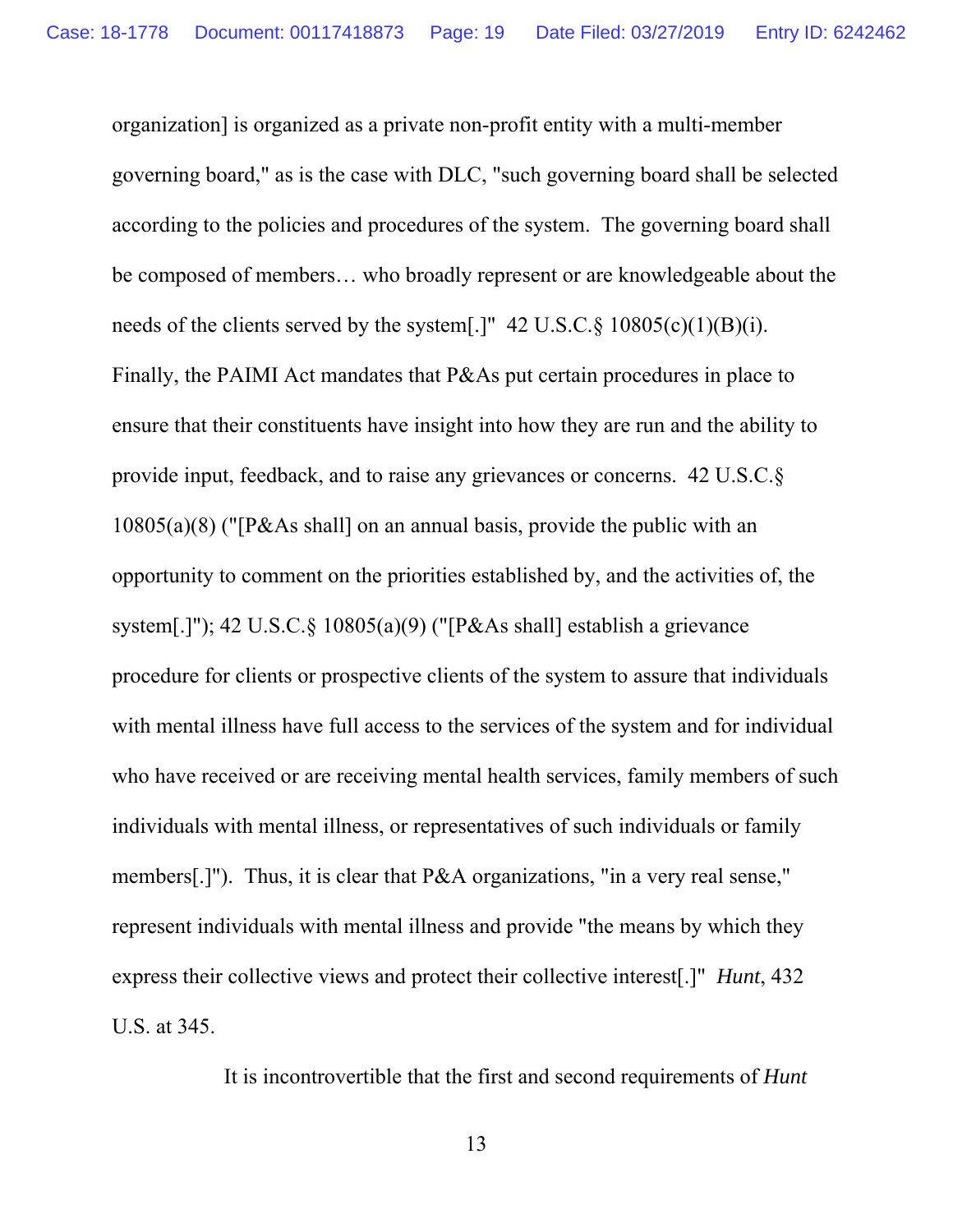have been satisfied – DLC's members have standing to sue for equal access to public school facilities in the City of Springfield, Massachusetts, and the interests DLC seeks to protect (the rights of children with a mental illness) are manifestly germane to its purpose.3 And while it bears repeating that the third *Hunt*  requirement is a prudential one that Congress abrogated by passing the PAIMI Act, this matter does not require the participation of DLC's individual constituents. DLC may satisfy the third *Hunt* requirement if "[t]he claims asserted by plaintiffs may be resolved by [the court] answering common questions of law without individualized proof[.]" *Joseph S. v. Hogan*, 561 F. Supp. 2d 280, 308 (E.D.N.Y. 2008). In this matter, the courts have the authority to cure the City of Springfield, Massachusetts's violations of the ADA without requiring the individual participation of students with a mental illness. No individualized determination is required in order to grant the relief requested by DLC.

Numerous federal courts have held that P&As have standing to sue on behalf of their constituents. *See, e.g.*, *Doe v. Stincer*, 175 F.3d 879, 886 (11th Cir. 1999); *Oregon Advocacy Center v. Mink*, 322 F.3d 1101 (9th Cir. 2003); *Disability Advocates, Inc. v. Paterson*, 598 F. Supp. 2d 289, 307 (E.D.N.Y. 2009) ("It is wellestablished in this district that P&A organizations have standing to sue on behalf of their constituents[.]"); *Laflamme v. New Horizons, Inc.*, 605 F. Supp. 2d 378, 395-7

l

<sup>3</sup> *See infra*, Part III.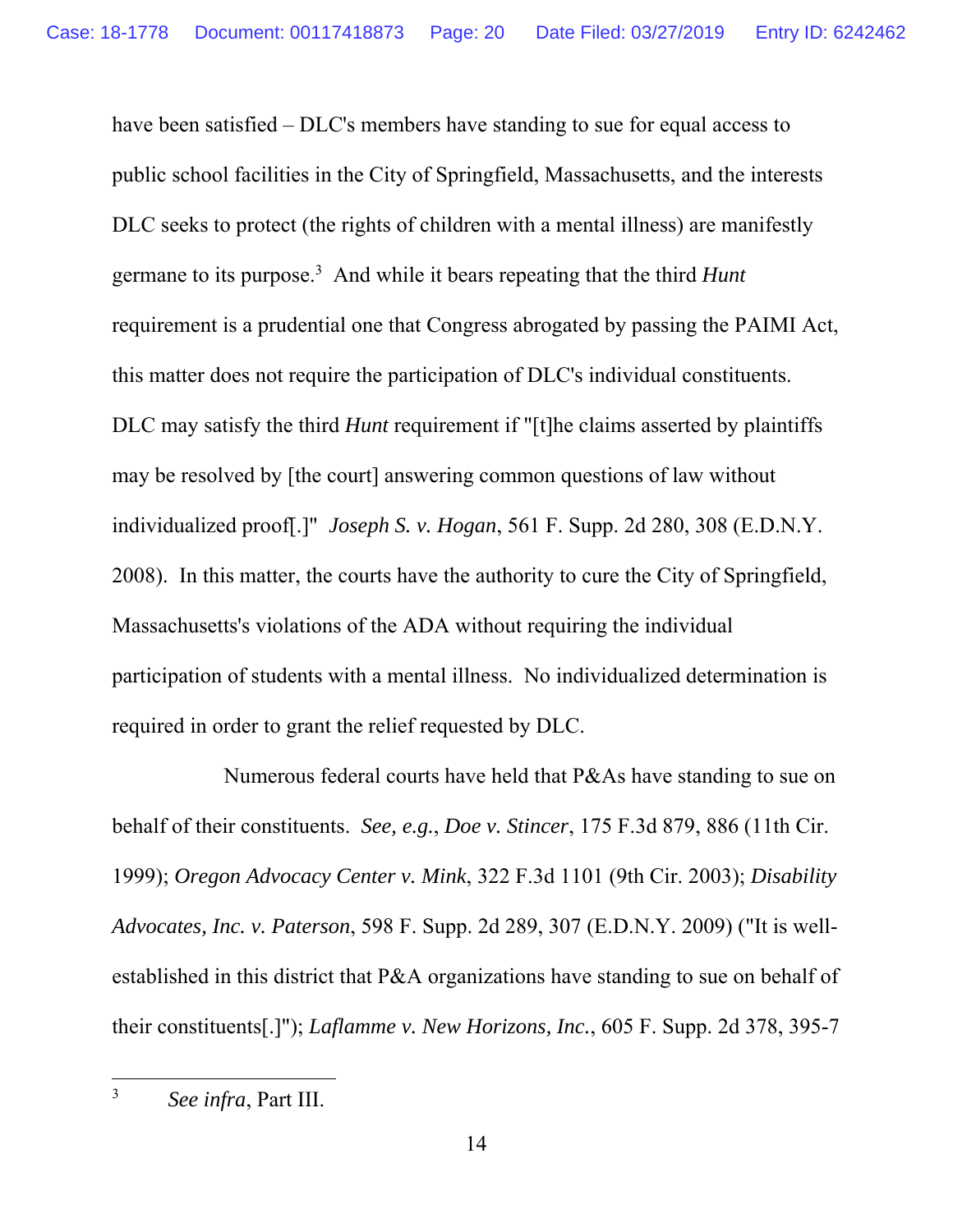(D. Conn. 2009) ("This conclusion that [party P&A] has satisfied the prerequisites for organizational standing is consistent with the many other decisions finding that P&A agencies meet the three *Hunt* elements.") (citing *Disability Rights Wisconsin, Inc. v. Walworth Cty. Bd. of Supervisors*, 522 F.3d 796 (7th Cir. 2008)).

Indeed, courts within the First Circuit have held that P&As have standing to sue on behalf of their constituents. *See, e.g.*, *Risinger v. Concannon*, 117 F. Supp. 2d 61, 69-70 (D. Me. 2000) ("Federal courts interpreting the [DD Act and the PAIMI Act] have uniformly concluded that the relevant provisions confer standing to sue on behalf of individuals with mental illness and developmental disabilities.") (internal citations omitted); *accord Disability Law Ctr. v. Mass. Dep't of Corr.*, 960 F. Supp. 2d 271, 276 (D. Mass. 2012) (noting that, "[a]s the Massachusetts agency designated pursuant to [the PAIMI Act], DLC is authorized to pursue legal and other remedies to ensure that individuals with mental illness are protected from abuse and neglect.").<sup>4</sup>

l

<sup>4</sup> As explained by the Plaintiffs-Appellants in their brief on the standing issue, little deference is due to the decisions in *Association for Retarded Citizens of Dallas v. Dallas County Mental Health & Mental Retardation Center Board Of Trustees*, 19 F.3d 241 (5th Cir. 1994) (holding, with little analysis, that P&A lacked standing and failed to satisfy the first prong of *Hunt* because its constituents did not guide the P&A's efforts) and *Missouri Protection and Advocacy Services, Inc. v. Carnahan*, 499 F.3d 803 (8th Cir. 2007) (finding that P&A lacked associational standing under *Hunt* because it did not feature membership and required individual participation). Critically, the Fifth Circuit declined to extend associational standing to a P&A only where it found that the organization's clients were "unable to participate in and guide the organizations efforts." *Retarded*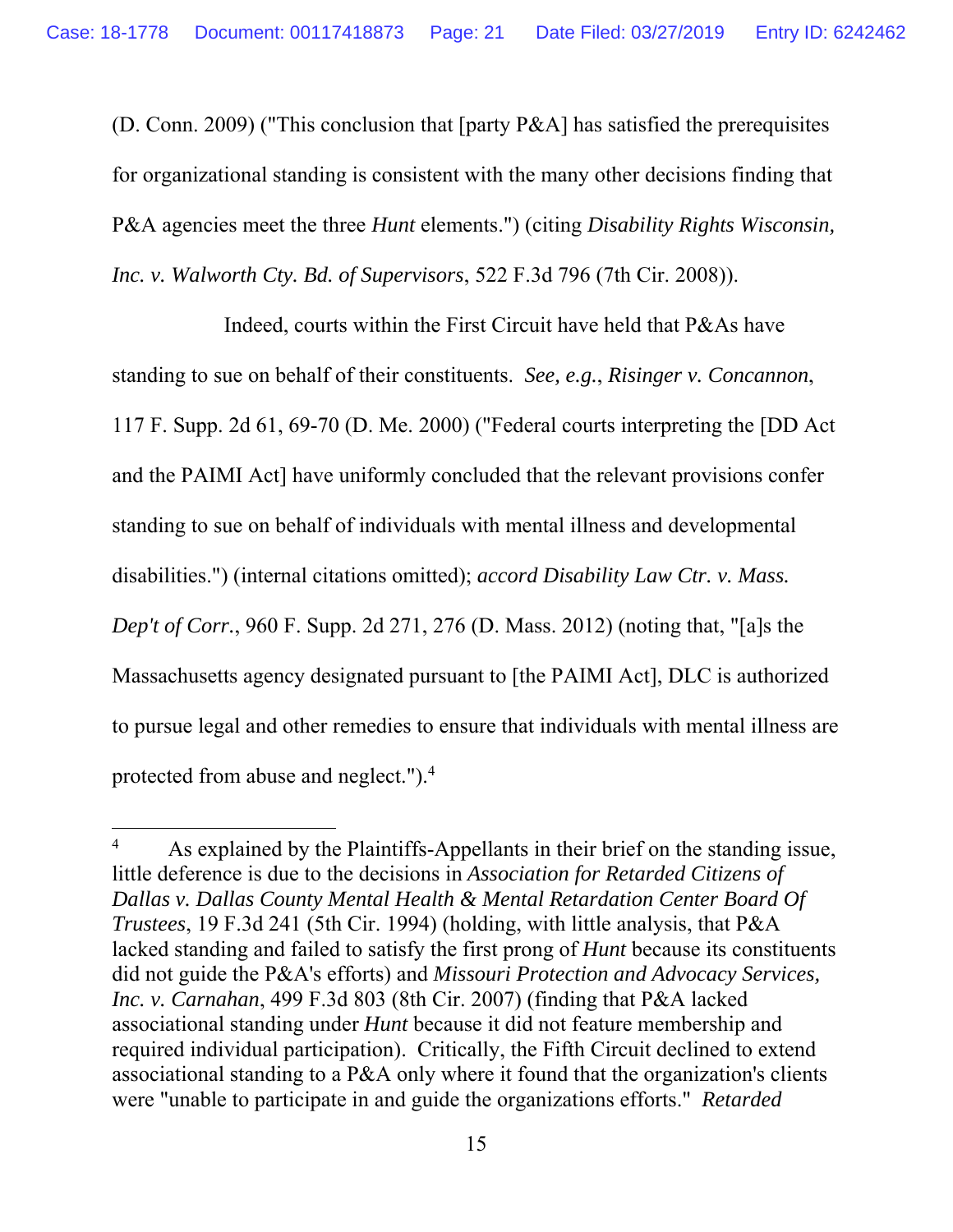This Court should confirm the long held view in the First Circuit that P&As may obtain associational standing pursuant to *Hunt* and otherwise have the ability to obtain Article III standing to sue on behalf of their constituents.

# **III. P&A ORGANIZATIONS ARE UNIQUELY SITUATED TO ADVOCATE ON BEHALF OF VULNERABLE CHILDREN WITH MENTAL ILLNESS, AND HAVE REGULARLY DONE SO TO ENSURE THAT THEIR RIGHTS ARE RESPECTED BY SCHOOLS.**

Children with mental illness are particularly vulnerable and may have a limited or impaired capacity to assert their rights. In acknowledgment of this reality, and of the need to expand P&A services, Congress amended the PAIMI Act through the Children's Health Act of 2000 in order to expand the PAIMI Act's coverage to individuals with mental illness who "live in a community setting, including their own home." Pub. L. No. 106-310, Div. B, Title XXXII, § 3206(b)(1)(B), 114 Stat. 1101 (codified at 42 U.S.C. § 10802(4)(B)(ii)). This change was intended to, among other things, promote and strengthen communitybased mental health services for children. S. Rep. No. 106-196, at 6 (1999).

l

*Citizens*, 19 F.3d at 244. On the other hand, the Eighth Circuit's rejection of P&A standing in one instance was predicated on the lack of constituent involvement in the governance of the organization at issue. *Mo. Prot. & Advocacy Serv.*, 499 F.3d at 810. Unlike those cases, DLC has amply alleged the involvement of its constituents in its governance. *See, e.g.*, *Advocacy Ctr. For Elderly and Disabled v. Louisiana Dep't of Health and Hosp.*, 731 F. Supp. 2d 583, 595 (E.D. La. 2010) (holding that P&A has associational standing under *Hunt*, distinguishing the Fifth Circuit's decision in *Retarded Citizens* because "the PAIMI organizations are required by federal statute to give its constituents a central role in its management and activities.").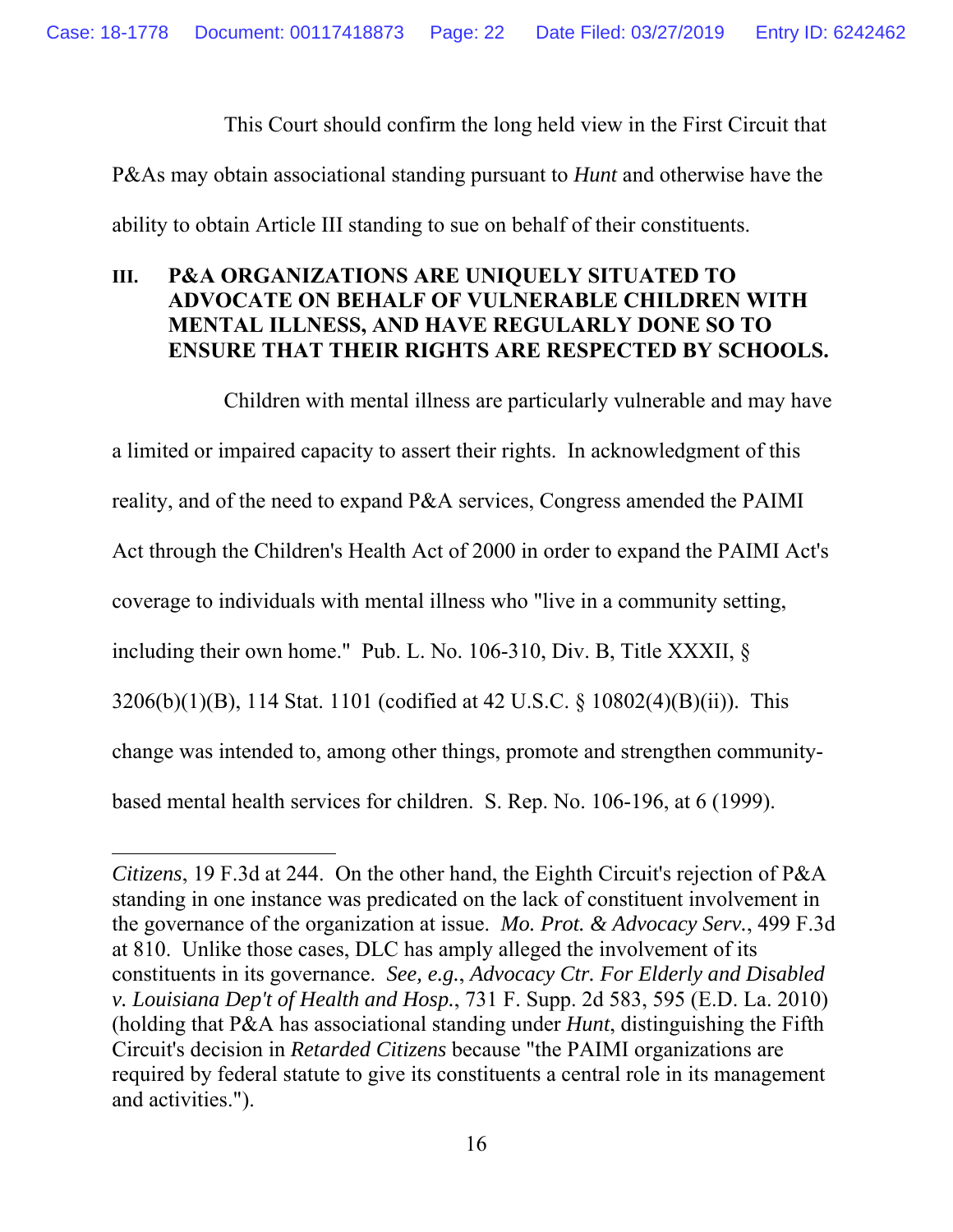In the interest of protecting the rights of children with a mental illness within their communities, P&As have regularly gone to the federal courts to affirm their right of access to vulnerable children. *See, e.g.*, *Connecticut Office for Prot. & Advocacy For Persons With Disabilities v. Hartford Bd. of Educ.*, 464 F.3d 229, 240 (2d Cir. 2006) (Sotomayor, J.) (school was a facility which P&A must be given reasonable access to under the PAIMI Act); *Disability Law Ctr. Of Alaska, Inc. v. Anchorage Sch. Dist.*, 581 F.3d 936, 939-40 (9th Cir. 2009) (P&A granted access to special education class at a school pursuant to its authority under the PAIMI and DD Acts); *Disability Rights Wis., Inc. v. Wis. Dep't of Pub. Instruction*, 463 F.3d 719, 726 (7th Cir. 2006) (schools that provide special education programs "easily meet[] the definition of a facility" providing care under the DD Act sufficient to support authority of P&A). In addition, P&As have played a significant role in advancing compliance with ADA obligations, at issue in this litigation. *See* U.S. Dep't of Justice, *Statement of the Department of Justice on Enforcement of the Integration Mandate of Title II of the Americans with* 

*Disabilities Act and* Olmstead v. L.C. (June 22, 2011),

http://www.ada.gov/olmstead/q&a\_olmstead.htm ("Congress gave P&As certain powers, including… the authority to pursue legal, administrative, or other remedies on behalf of individuals with disabilities. P&As have played a central role in ensuring that the rights of individuals with disabilities are protected, including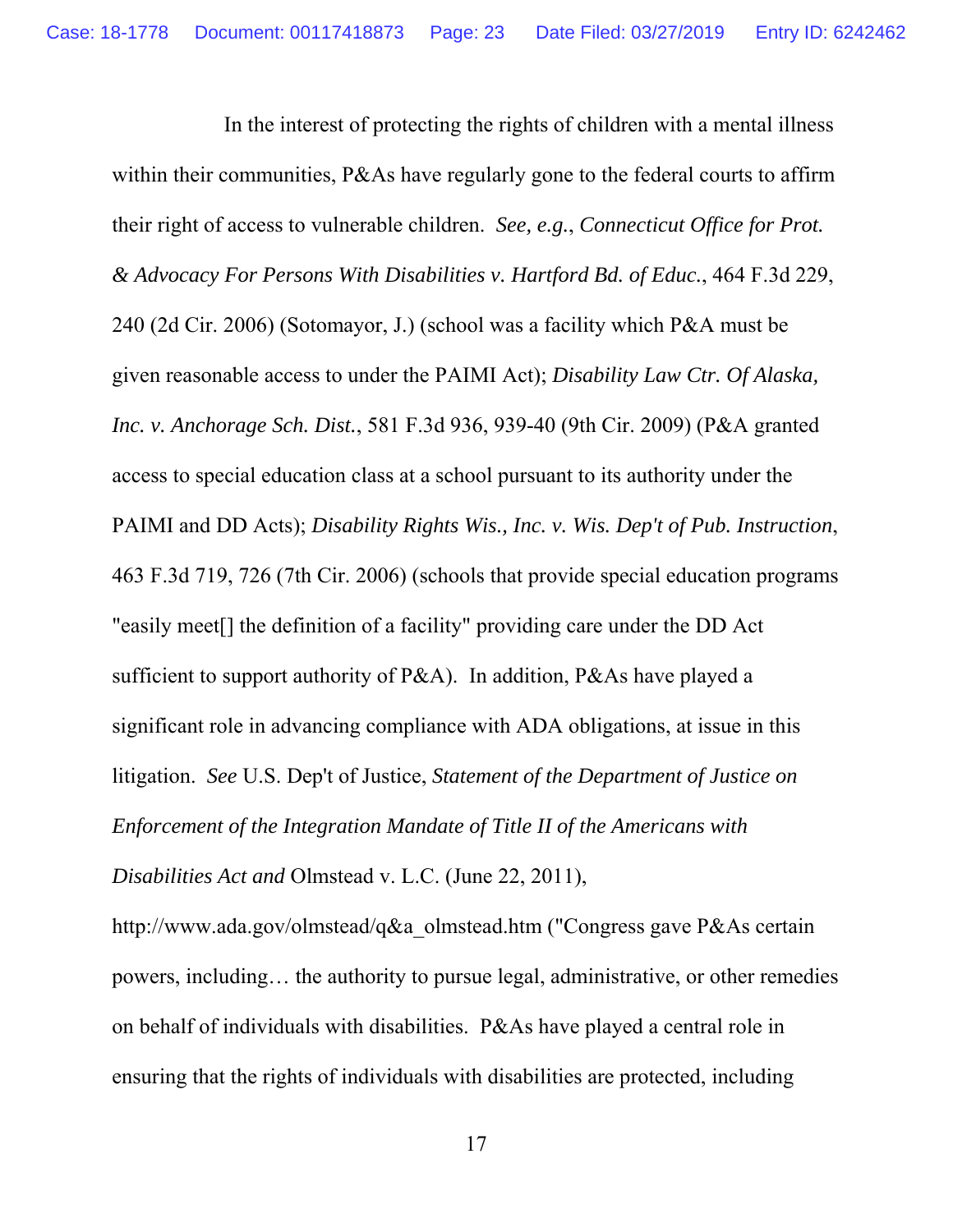individuals' rights under title II's integration mandate. The Department of Justice has supported the standing of P&As to litigate *Olmstead* cases.").

That P&As have focused and continue to focus on redressing wrongs done to children with mental illness should come as no surprise. A recent HHS report on the enforcement of the PAIMI Act highlighted the importance of P&As' work on behalf of potentially vulnerable children with mental illness, noting that eighty-five percent of P&As include monitoring and investigation of the treatment of children in schools among their priority objectives. Substance Abuse and Mental Health Servs. Admin., HHS Pub. No. PEP12-EVALPAIMI, *Evaluation of the Protection and Advocacy for Individuals With Mental Illness (PAIMI)* 

*Program, Phase III: Evaluation Report* (2011), at 69. This priority focus is highly appropriate given the incidence of mental health risks faced by children.

Approximately 13.3 percent of school-age children nationwide receive some treatment for a mental, behavioral, or emotional disorder. Mark Olfson, Benjamin G. Druss & Steven C. Marcus, *Trends in Mental Health Care among Children and Adolescents*, 372 New. Eng. J. Med. 2029 (2015); *see also*, President's New Freedom Comm'n on Mental Health, HHS Pub. No. SMA-03-3832, *Achieving the Promise: Transforming Mental Health Care in America 2* (2003). Many of these children spend a significant portion of their day in the care of school authorities and professionals such as teachers, counselors, nurses, and administrators. It is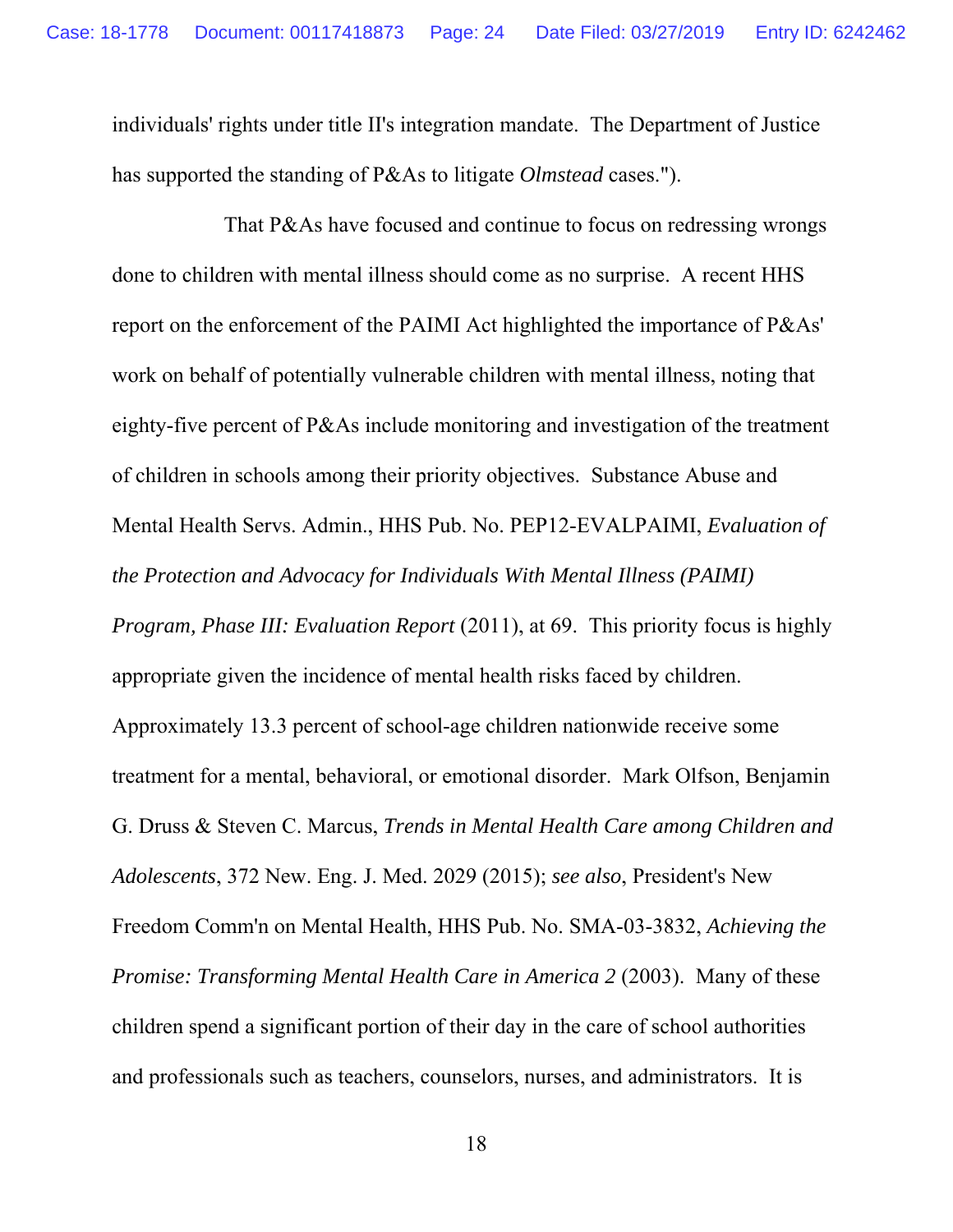undeniable that much screening and support services for children with mental illness are provided by schools. *Id.* at 58, 62-64.

It is essential that P&As have the ability to pursue legal remedies in defense of the rights of children with mental illness. As numerous authorities have recognized, there is perhaps no group of individuals simultaneously as vulnerable and potentially less able to assert their rights on their own behalf. It is imperative that this Court reaffirm the ability of P&As to sue on behalf of their constituents, and to confirm that DLC has such standing in the instant matter.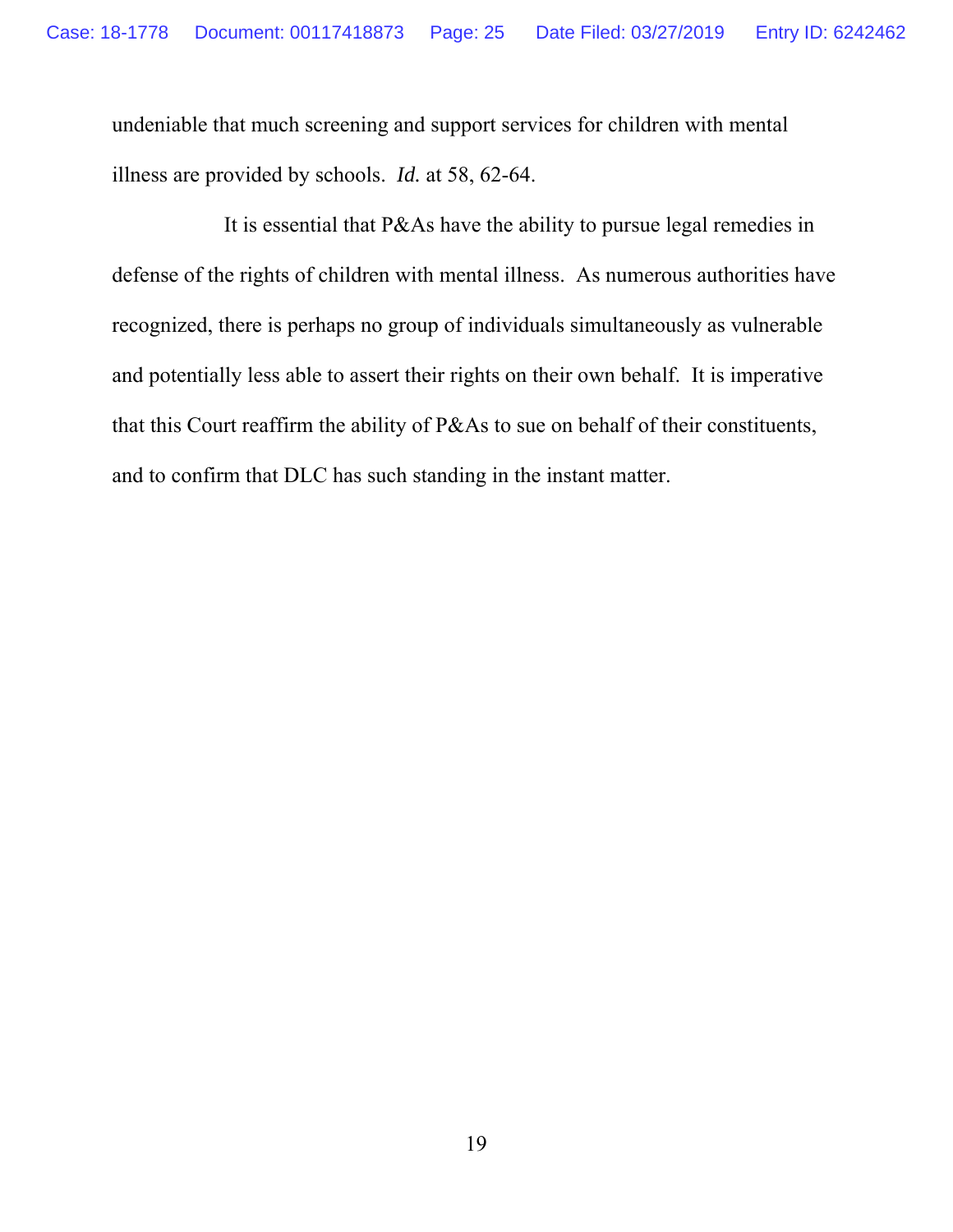# **CONCLUSION**

For the foregoing reasons, *amici* respectfully urge that the District

Court's holding that, as a Protection & Advocacy organization, DLC has standing

to sue on behalf of persons with mental illness should be affirmed.

# Dated: March 4, 2019 SCHULTE ROTH & ZABEL LLP

By: \_\_\_\_\_\_\_/s/ *Howard Schiffman* \_\_\_\_\_

 Howard Schiffman *Counsel of Record* 

Thomas P. DeFranco

901 15<sup>th</sup> Street N.W. Ste. 800 Washington, DC 20005 Telephone: 212.729.7470 Howard.Schiffman@srz.com

 *Attorneys for Amici Curiae National Disability Rights Network, American Association of People with Disabilities, and National Council on Independent Living*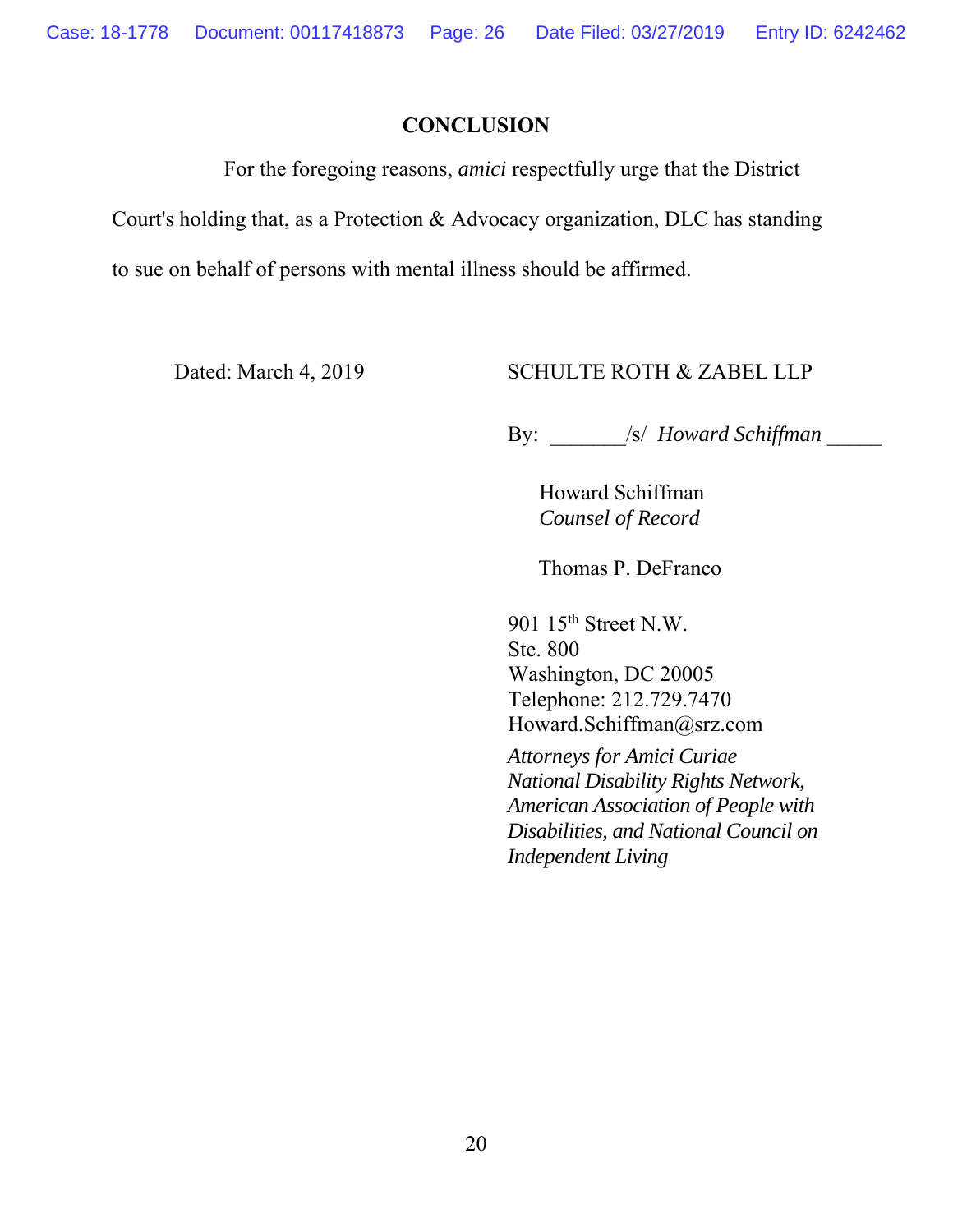## **CERTIFICATE OF COMPLIANCE**

Pursuant to Federal Rule of Appellate Procedure 32(g), the undersigned certifies that this brief complies with the applicable type-volume limitations of Federal Rule of Appellate Procedure 32(a). This brief was prepared using a proportionally spaced type (Times New Roman, 14 point). This brief contains 4,533 words, excluding the parts of the brief exempted by Federal Rule of Appellate Procedure 32(f). This certificate was prepared in reliance on the wordcount function of the word-processing system (Microsoft Word 2016) used to prepare this brief.

By: */s/ <i>Howard Schiffman* 

Howard Schiffman

Dated: March 4, 2019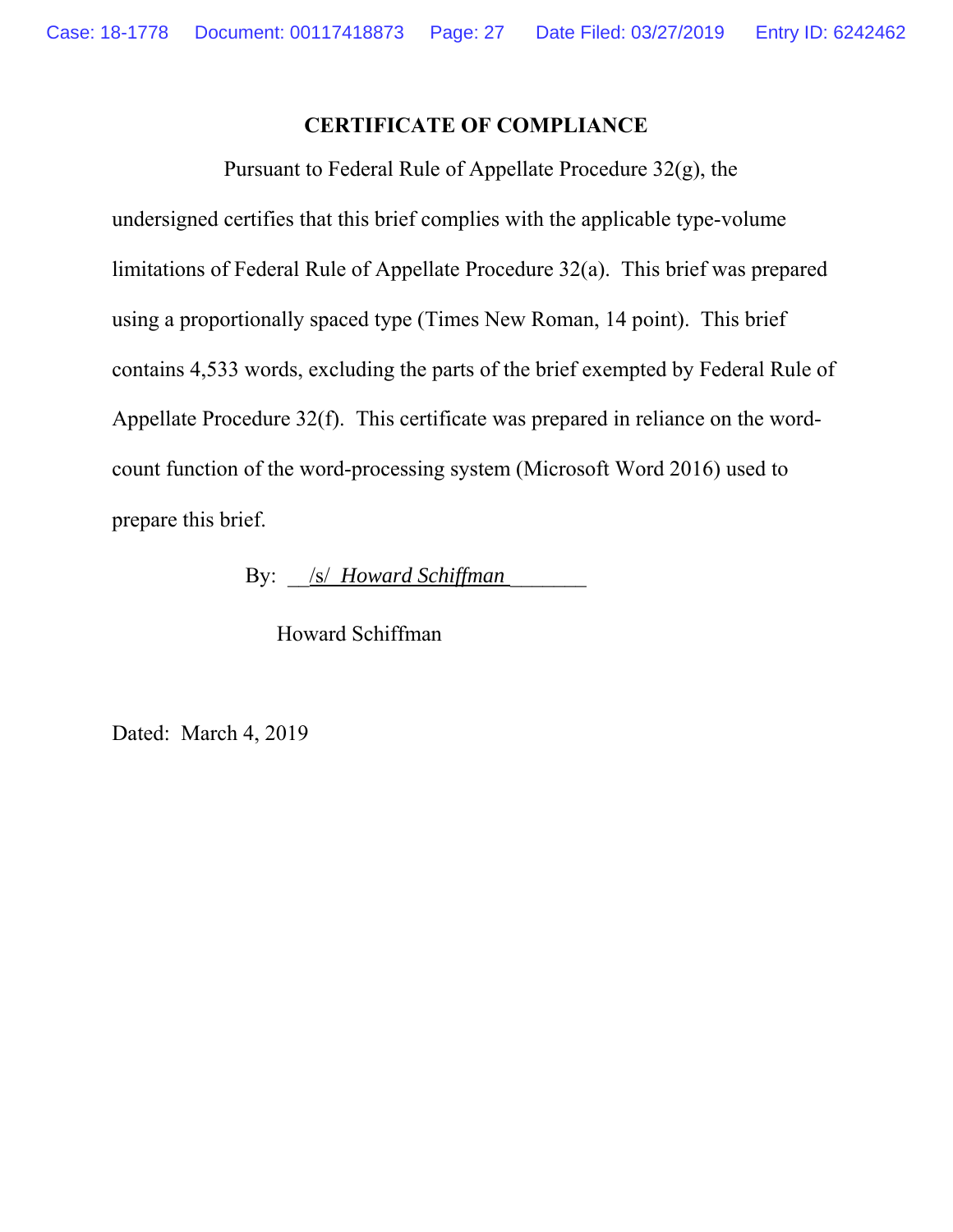## **CERTIFICATE OF SERVICE**

I hereby certify that, on March 4, 2019, I served the foregoing **Brief** 

# **of** *Amici Curiae* **on Behalf of National Disability Rights Network, American**

### **Association of People with Disabilities, and National Council on Independent**

### **Living In Support of Plaintiff-Appellant Disability Law Center, Inc.** upon all

relevant counsel registered as participants of the CM/ECF System, including:

Robert E. McDonnell Michael D. Blanchard Jeff Goldman Elizabeth Bresnahan Matthew T. Bohenek Alison Barkoff Deborah A. Dorfman Robert D. Fleischner Sandra J. Staub Ira Burnim Jennifer Mathis Edward M. Pikula Lisa Caryl deSousa Melinda Marsh Phelps Mary Jane Kennedy Mary Ellen MacDonald Stephen L. Holstrom Cynthia A. Young Karen L. Goodwin Michelle L. Leung